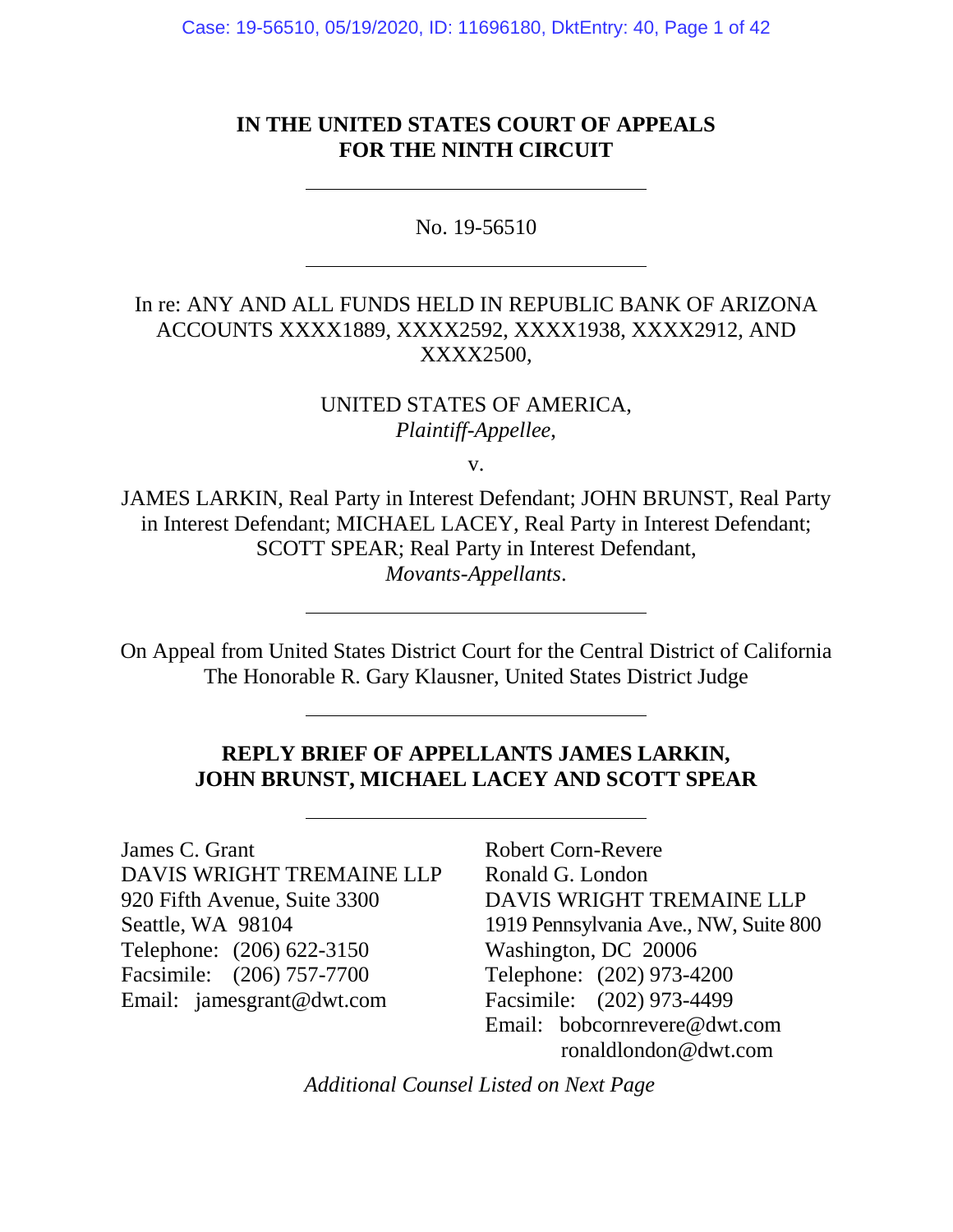#### *List of Additional Counsel*

Thomas H. Bienert, Jr. Whitney Z. Bernstein BIENERT KATZMAN PC 903 Calle Amanecer Suite 350 San Clemente, CA 92673 Telephone: (949) 369-3700 Facsimile: (949) 369-3701 Email: tbienert@bienertkatzman.com wbernstein@bienertkatzman.com

Bruce Feder FEDER LAW OFFICE, P.A. 2930 E. Camelback Road Suite 160 Phoenix, AZ 85016 Direct: (602) 257-0135 Email: bf@federlawpa.com Paul John Cambria, Jr. Erin McCampbell Paris LIPSITZ GREEN SCIME CAMBRIA LLP 42 Delaware Avenue Suite 300 Buffalo, NY 14202-3857 Telephone: (716) 849-1333 Email: pcambria@lglaw.com eparis@lglaw.com

Gary S. Lincenberg Ariel A. Neuman BIRD, MARELLA, BOXER, WOLPERT, NESSIM, DROOKS, LINCENBERG & RHOW P.C. Suite 2300 1875 Century Park East Los Angeles, CA 90067-2561 Telephone: (310) 201-2100 Email: glincenberg@birdmarella.com aneuman@birdmarella.com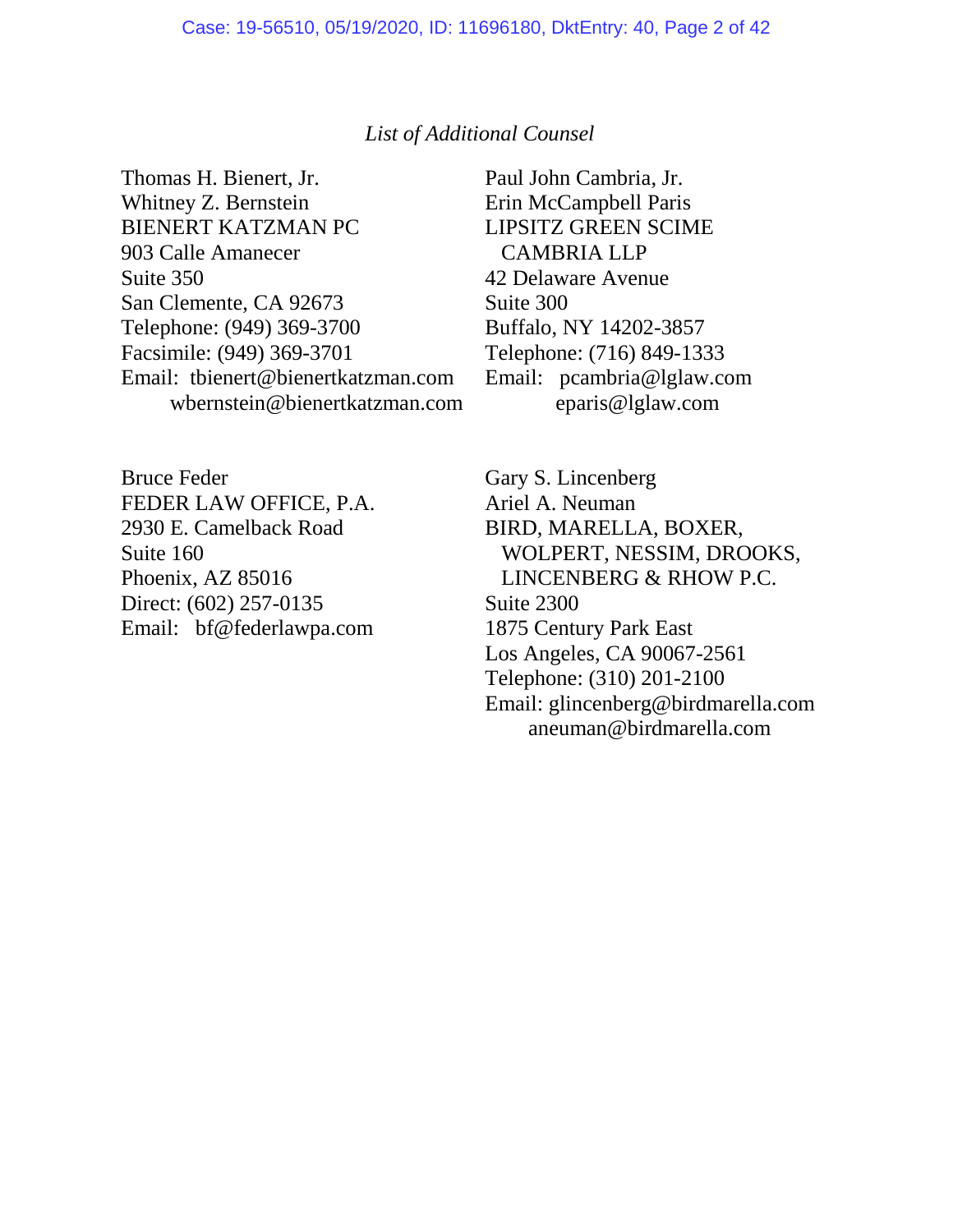# **TABLE OF CONTENTS**

|                |                                                                                               | Page                                                                                                                      |  |  |  |
|----------------|-----------------------------------------------------------------------------------------------|---------------------------------------------------------------------------------------------------------------------------|--|--|--|
|                |                                                                                               |                                                                                                                           |  |  |  |
|                |                                                                                               |                                                                                                                           |  |  |  |
|                |                                                                                               |                                                                                                                           |  |  |  |
| $\mathbf{I}$ . |                                                                                               | THE GOVERNMENT CANNOT AVOID THE ISSUE ON APPEAL                                                                           |  |  |  |
|                | A.                                                                                            | The Government's First Amendment Arguments Seek to                                                                        |  |  |  |
|                | <b>B.</b>                                                                                     |                                                                                                                           |  |  |  |
| II.            | THE GOVERNMENT CONFIRMS THESE SEIZURES ARE<br>UNPRECEDENTED AND LACK CONSTITUTIONAL SUPPORT13 |                                                                                                                           |  |  |  |
|                | A.                                                                                            | The Government Essentially Concedes Pretrial Asset Seizures<br>Are Impermissible Under Basic First Amendment Principles13 |  |  |  |
|                | <b>B.</b>                                                                                     | The Government Can Identify No Precedent Supporting<br>Seizures of Publishing Assets Based on Probable Cause 16           |  |  |  |
| Ш.             | THE GOVERNMENT'S JURISDICTIONAL ARGUMENTS                                                     |                                                                                                                           |  |  |  |
|                | A.                                                                                            | Challenges to Appellate Jurisdiction Under this Court's Prior                                                             |  |  |  |
|                | Β.                                                                                            | Denial of the Motion to Vacate the Seizures is an Immediately                                                             |  |  |  |
|                | C.                                                                                            | <i>DiBella v. United States Does Not Apply to This Case</i> 25                                                            |  |  |  |
|                |                                                                                               |                                                                                                                           |  |  |  |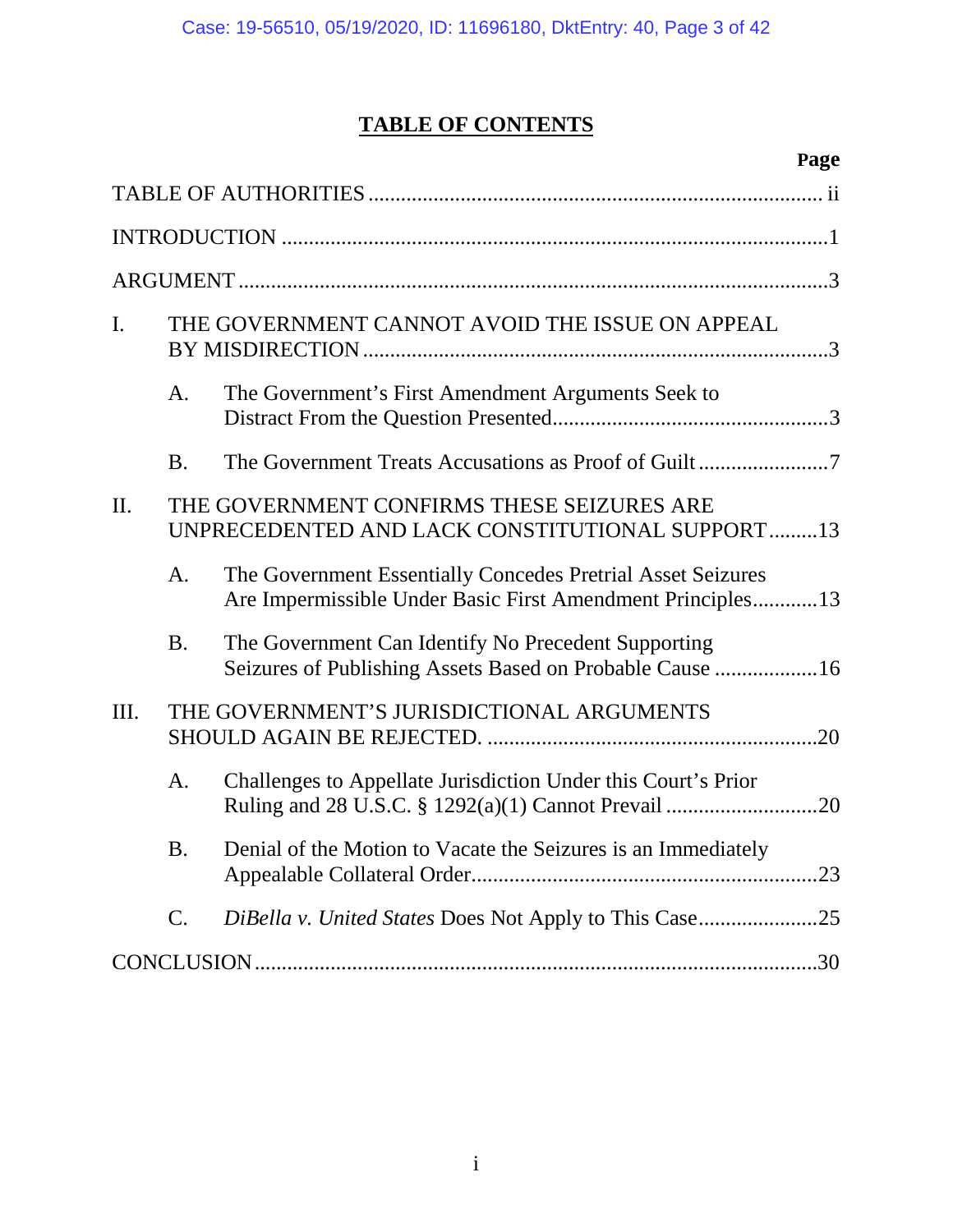# **TABLE OF AUTHORITIES**

# **Page(s)**

# **Federal Cases**

| Adult Video Ass'n v. Barr,                                                                                                                                   |
|--------------------------------------------------------------------------------------------------------------------------------------------------------------|
| Adult Video Ass'n v. Reno,                                                                                                                                   |
| Alexander v. United States,                                                                                                                                  |
| American Library Ass'n v. Thornburgh,<br>713 F. Supp. 469 (D.D.C. 1989), rev'd on standing grounds<br>sub nom. American Library Ass'n v. Barr, 956 F.2d 1178 |
| Andersen v. United States,                                                                                                                                   |
| Backpage.com, LLC v. Cooper,                                                                                                                                 |
| Backpage.com, LLC v. Dart,                                                                                                                                   |
| Backpage.com, LLC v. Hoffman,                                                                                                                                |
| Backpage.com, LLC v. Lynch,                                                                                                                                  |
| Backpage.com, LLC v. McKenna,                                                                                                                                |
| Bartnicki v. Vopper,                                                                                                                                         |
| Bridges v. California,                                                                                                                                       |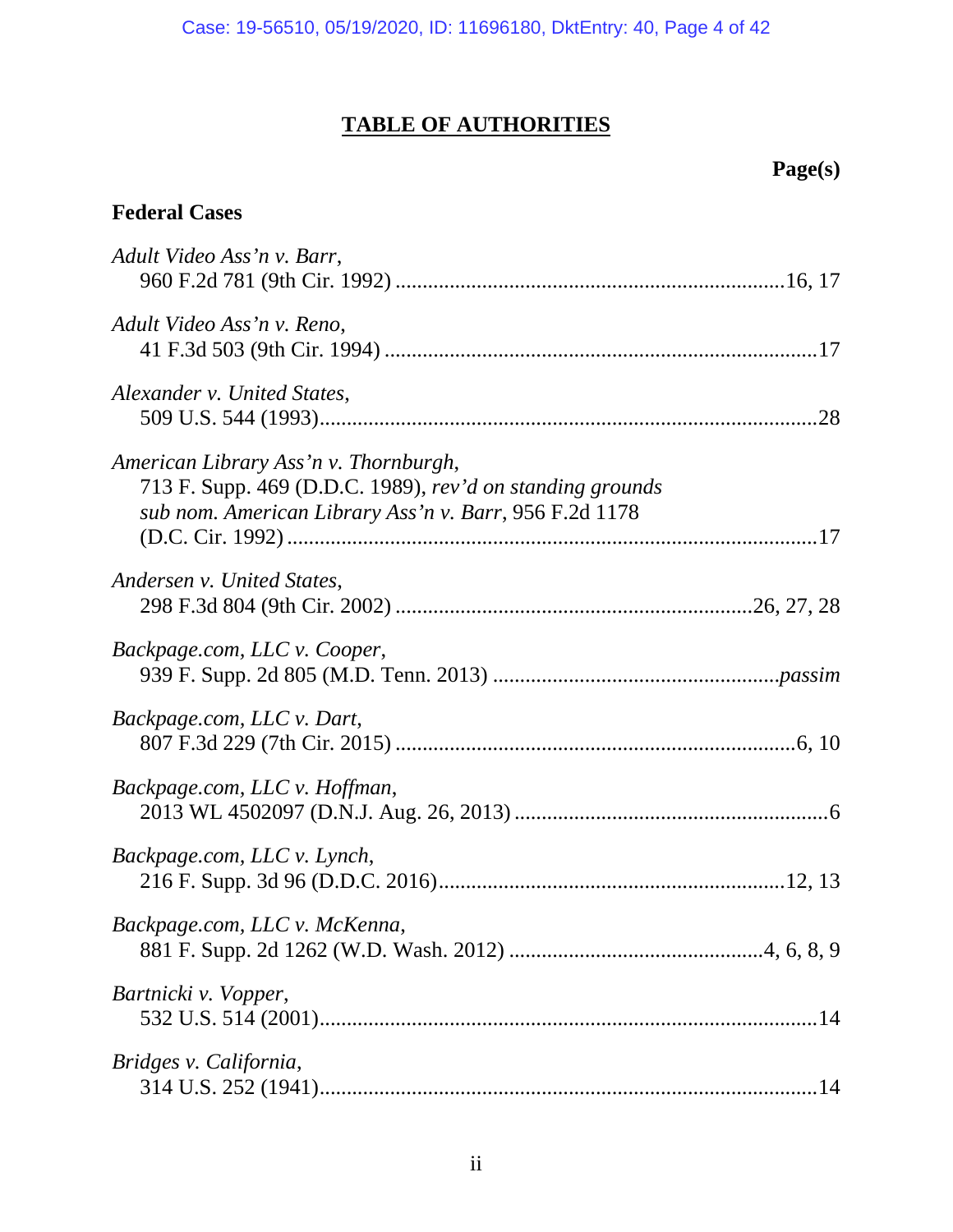| Bridges v. United States,                                                                                                                                  |
|------------------------------------------------------------------------------------------------------------------------------------------------------------|
| Carson v. Am. Brands, Inc.,                                                                                                                                |
| Cohen v. Beneficial Indus. Loan Corp.,                                                                                                                     |
| Coyote Publ'g, Inc. v. Miller,                                                                                                                             |
| Dart v. Craigslist, Inc.,                                                                                                                                  |
| Davis v. Walker,                                                                                                                                           |
| DiBella v. United States,                                                                                                                                  |
| Doe ex rel. Roe v. Backpage.com, LLC,<br>104 F. Supp. 3d 149 (D. Mass. 2015), aff'd sub nom.<br>Jane Doe No. 1 v. Backpage.com, LLC, 817 F.3d 12 (1st Cir. |
| Elrod v. Burns,                                                                                                                                            |
| Erotic Serv. Provider Legal Educ. & Res. Project v. Bacerra,                                                                                               |
| Fort Wayne Books v. Indiana,                                                                                                                               |
| Google, Inc. v. Hood,<br>96 F. Supp. 3d 584 (S.D. Miss. 2015), rev'd for lack of ripeness,                                                                 |
| In re Any & All Funds Held in Repub. Bank of Ariz. Accounts,                                                                                               |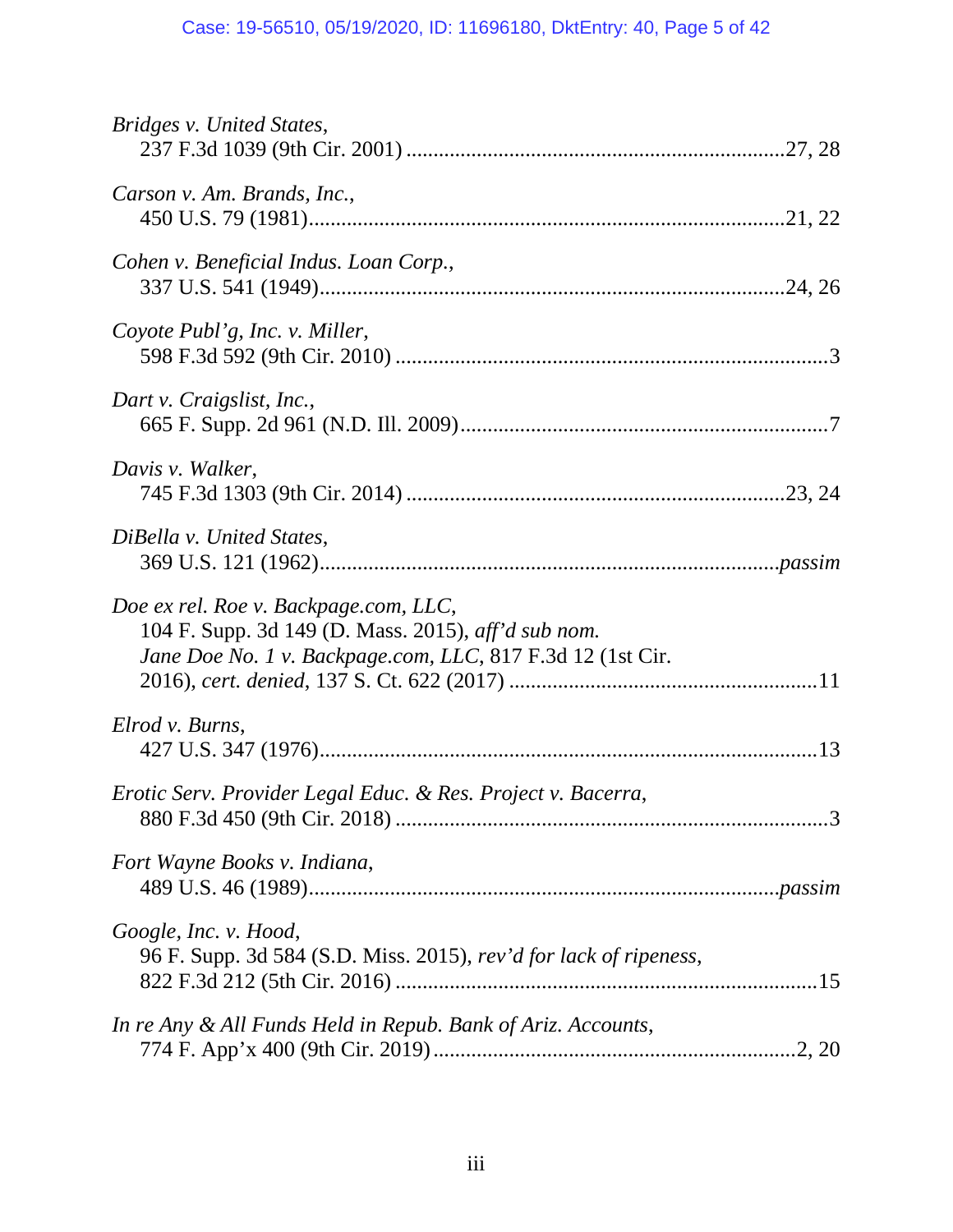| In re Assets of Martin,                                      |
|--------------------------------------------------------------|
| In re Sealed Case,                                           |
| Lacey v. Maricopa Cty.,                                      |
| Miami Herald Publ'g Co. v. Tornillo,                         |
| Minneapolis Star & Trib. Co. v. Minnesota Comm'r of Revenue, |
| Mohawk Indus., Inc. v. Carpenter,                            |
| Moses H. Cone Mem'l Hosp. v. Mercury Constr. Corp.,          |
| N.Y. Times Co. v. Sullivan,                                  |
| N.Y. Times Co. v. United States,                             |
| NAACP v. Claiborne Hardware,                                 |
| Nat'l Socialist Party of Am. v. Vill. of Skokie,             |
| Near v. Minnesota,                                           |
| New York v. P.J. Video, Inc.,                                |
| Pittsburgh Press Co. v. Pittsburgh Comm'n on Human Rights,   |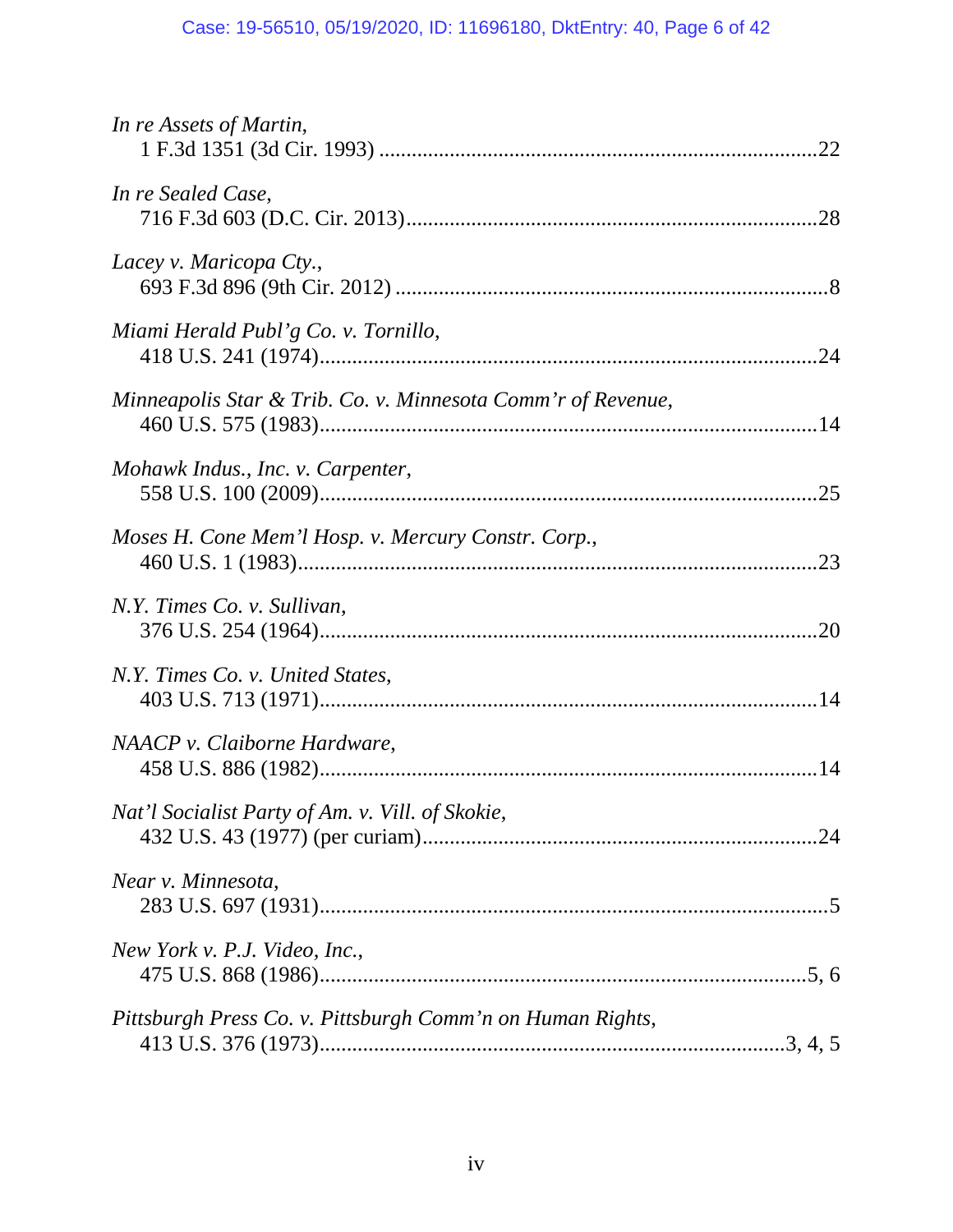| Simon & Schuster, Inc. v. Fischetti,                                                   |  |
|----------------------------------------------------------------------------------------|--|
| Simon & Schuster, Inc. v. Members of N.Y. State Crime Victims Bd.,                     |  |
| United States v. Crozier,                                                              |  |
| United States v. Ferrantino,                                                           |  |
| United States v. Freeman,                                                              |  |
| United States v. Jenkins,                                                              |  |
| United States v. Lacey,                                                                |  |
| United States v. Lewis,                                                                |  |
| United States v. McCray,                                                               |  |
| United States v. Michelle's Lounge,                                                    |  |
| United States v. Musson,                                                               |  |
| United States v. P.H.E., Inc.,                                                         |  |
| United States v. Playboy Entm't Grp., Inc.,                                            |  |
| United States v. Premises Known as 608 Taylor Ave., Apartment 302,<br>Pittsburgh, Pa., |  |
|                                                                                        |  |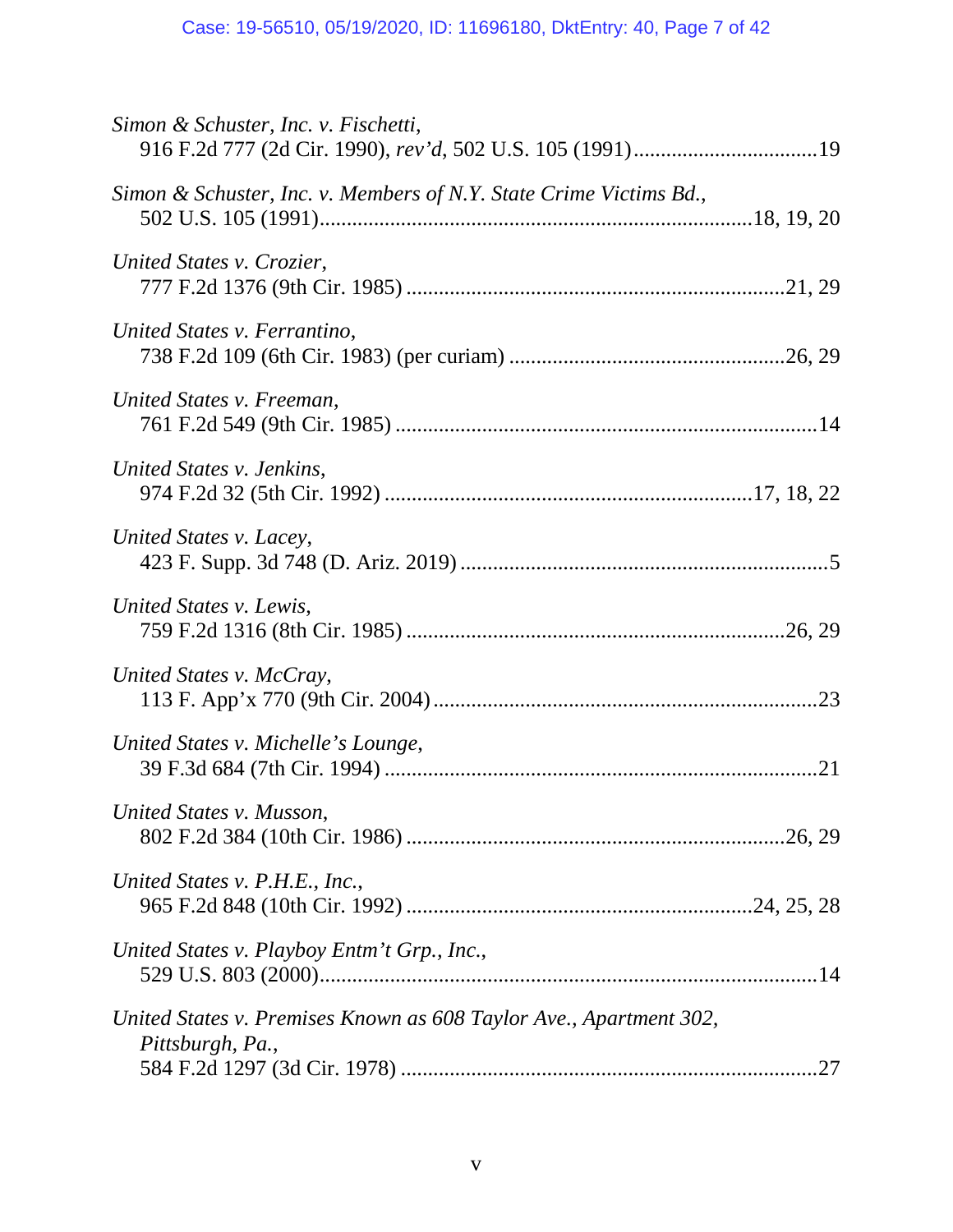| United States v. Quintana-Aguayo,                                               |
|---------------------------------------------------------------------------------|
| United States v. Real Prop. Located at 1407 N. Collins St.,<br>Arlington, Tex., |
| United States v. Ripinsky,                                                      |
| United States v. Roth,                                                          |
| United States v. Solomon,                                                       |
| United States v. Spilotro,                                                      |
| United States v. Storage Spaces Designated Nos. 8 & 49,                         |
| United States v. U.S. Currency \$83,310.78,                                     |
| United States v. Ulbricht,                                                      |
| United States v. Ursery,                                                        |
| United States v. Vera,                                                          |
| Valle Del Sol Inc. v. Whiting,                                                  |
| Virginia v. Black,                                                              |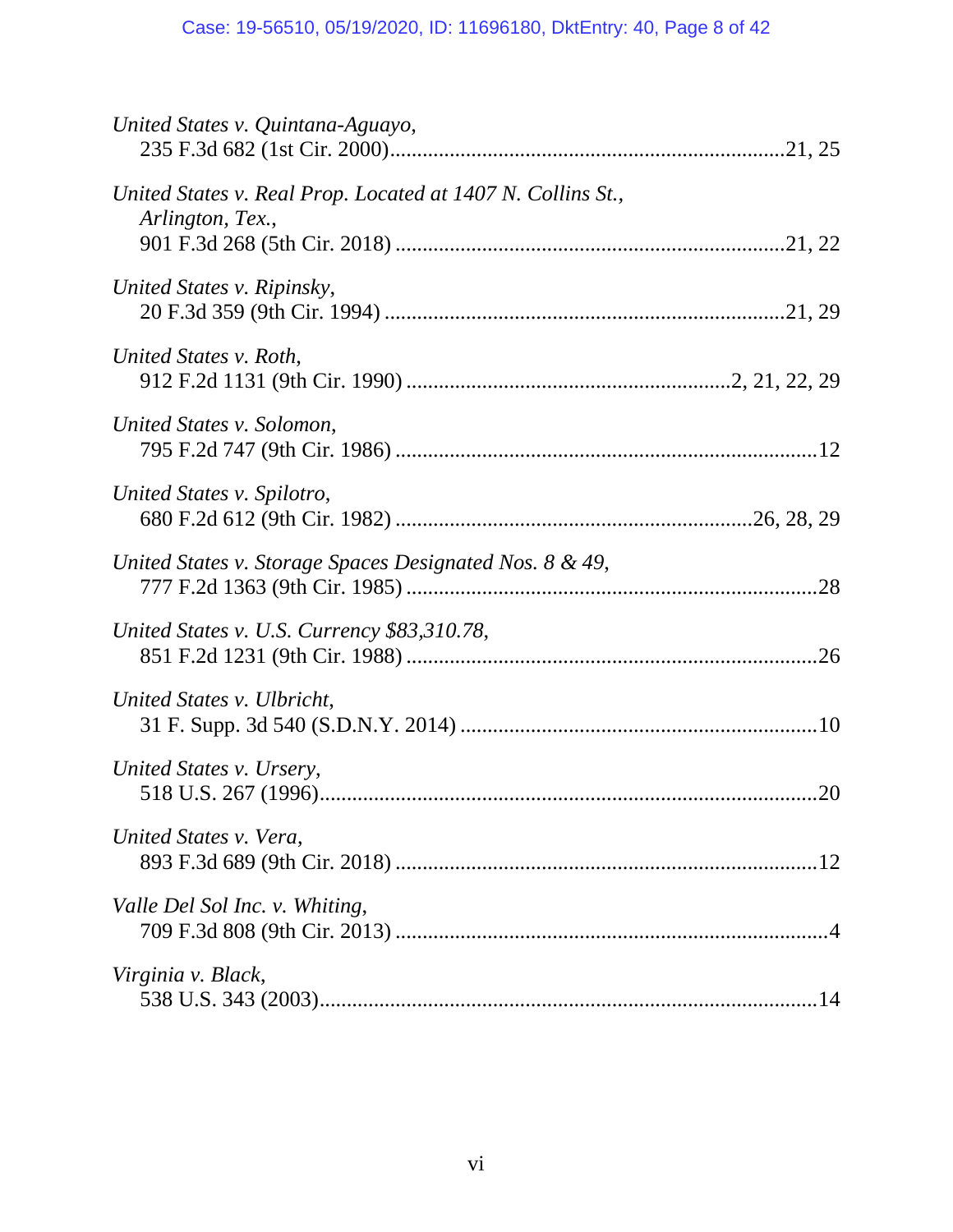# **State Cases**

| California v. Ferrer I,<br>2016 WL 7237305 (Sup. Ct. Sacramento Cty. Dec. 9, 2016) 11                                                                                        |
|------------------------------------------------------------------------------------------------------------------------------------------------------------------------------|
| California v. Ferrer,<br>No. 16FE024013, slip op. (Sup. Ct. Sacramento Cty. Aug. 23,                                                                                         |
| <b>Constitutional Provisions</b>                                                                                                                                             |
|                                                                                                                                                                              |
|                                                                                                                                                                              |
| <b>Federal Statutes</b>                                                                                                                                                      |
|                                                                                                                                                                              |
|                                                                                                                                                                              |
|                                                                                                                                                                              |
|                                                                                                                                                                              |
|                                                                                                                                                                              |
|                                                                                                                                                                              |
| <b>Rules</b>                                                                                                                                                                 |
|                                                                                                                                                                              |
|                                                                                                                                                                              |
|                                                                                                                                                                              |
| <b>Other Authorities</b>                                                                                                                                                     |
| Caitlan Dewey, Think twice before answering that ad: 101 murders<br>have been linked to Craigslist, WASH. POST (Jan. 11, 2016)<br>(https://www.washington_post.com/news/the- |

| $\mu$ ( $\mu$ ups.//www.washington_post.com/news/the-         |
|---------------------------------------------------------------|
| intersect/wp/2016/01/11/think-twice-before-answering-that-ad- |
|                                                               |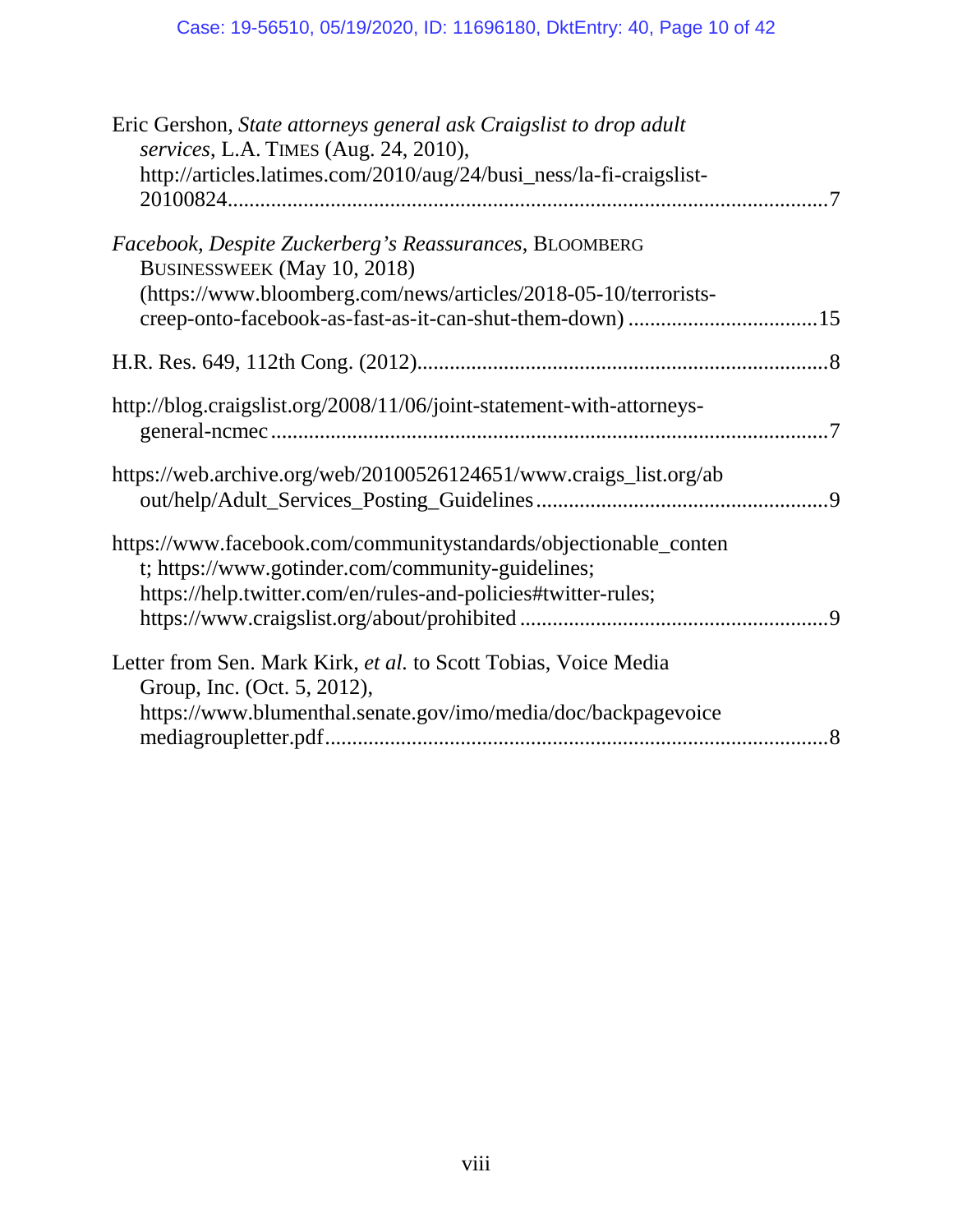#### **INTRODUCTION**

The issue on appeal is straightforward: Can the government seize proceeds from publishing before trial based on unadjudicated allegations that the speech lacks First Amendment protection? The plain answer is "no," and the government has taken great pains to avoid dealing with the merits for the past two years. Now forced to respond, it tries to cloud the issue by addressing arguments never made, mischaracterizing those that were, and in substance conceding the premise that the seizures here are unprecedented and unconstitutional. The government devotes more than a quarter of its brief recapitulating accusations in the warrant affidavits and indictment, but the focus of this appeal is that a probable cause showing is insufficient to support seizure of a publisher's assets.

Separating the wheat from the government's abundant chaff, the only disputed points are narrow. The government devotes much ink (over 20 pages) suggesting it already has proven its case, Gov't Br. 2-3, 9-15, 16-17, 43-46, 47-53, yet repeatedly admits the seizure warrants were supported by nothing more than probable cause. *Id*. at 2, 5, 16-17, 46, 51-53, 67. It *agrees* the First Amendment bars seizures of expressive materials—including materials alleged to lack constitutional protection —based only on probable cause. *Id*. at 55-57. It also *agrees* the First Amendment bars pretrial seizures of non-expressive assets where they would threaten an ongoing speech-related business. *Id*. at 56-57. The only dispute is whether these principles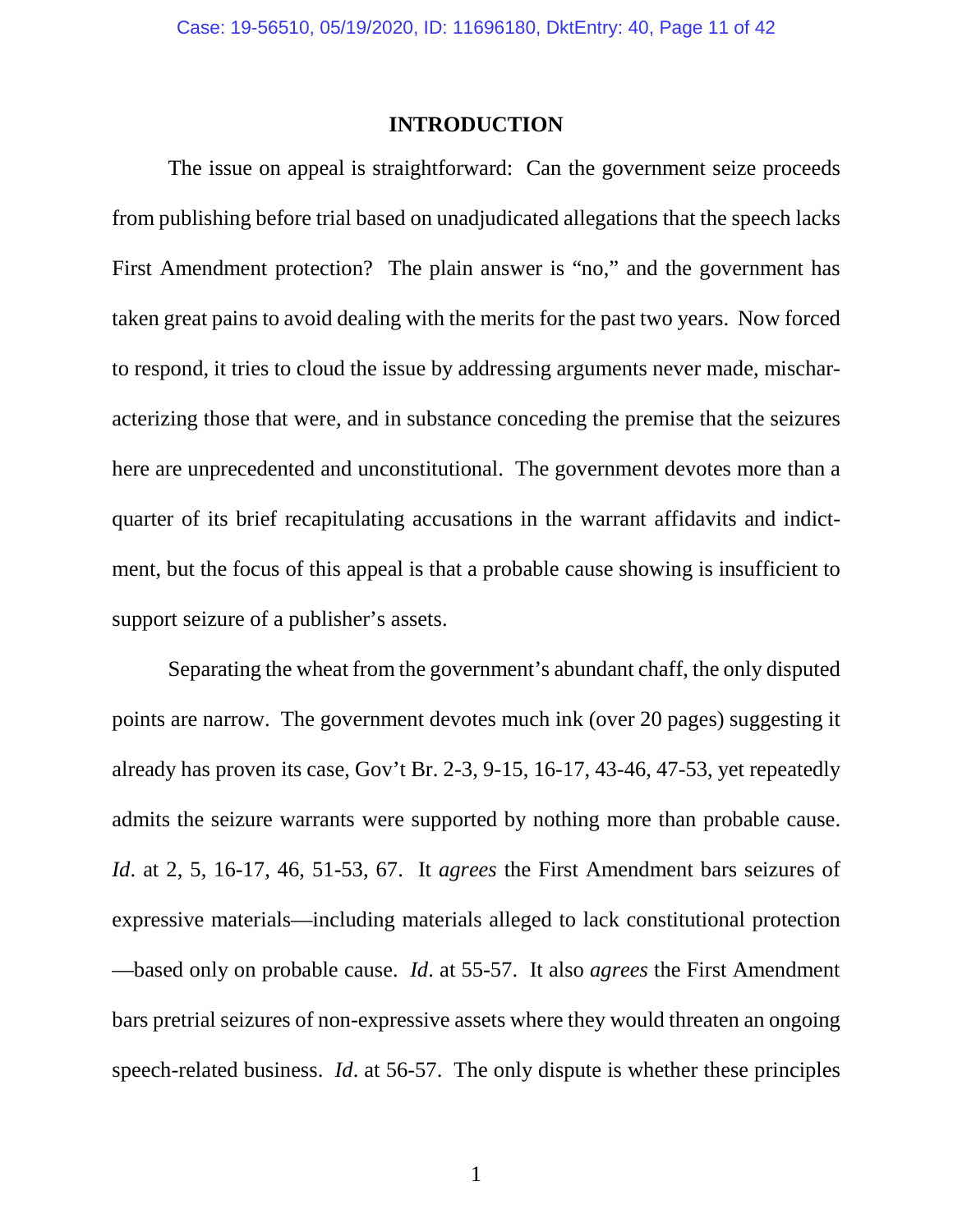#### Case: 19-56510, 05/19/2020, ID: 11696180, DktEntry: 40, Page 12 of 42

govern seizure of a publisher's assets where an ongoing business is not threatened, yet the government neither identifies precedent supporting its position, nor explains how it can be harmonized with established constitutional rules. Ultimately, it doesn't even try to reconcile the law, going so far as to admit that, if the seized assets involved speech on a different subject, Appellants would have a First Amendment remedy. *Id*. 66-67. *Compare* Appellants' Opening Br. ("AOB") 29-33 (citing examples).

The rest of the government's brief (19 pages) principally seeks again to dismiss this appeal on jurisdictional grounds. Gov't Br. 21-40. But this Court has already held a pretrial order restraining Appellants' assets is an appealable interlocutory order under 28 U.S.C. § 1292(a)(1). *In re Any & All Funds Held in Repub. Bank of Ariz. Accounts*, 774 F. App'x 400, 401 (9th Cir. 2019) ("*All Funds I*") (citing *United States v. Roth*, 912 F.2d 1131, 1132-33 (9th Cir. 1990)). Rather than devoting the opening of this brief to explaining (once again) how this jurisdictional ploy seeks to avoid the merits, Appellants first clarify the relevant issues and respond substantively. With proper appreciation of the constitutional issues, the government's jurisdictional arguments—based on calculated misunderstandings—collapse of their own weight.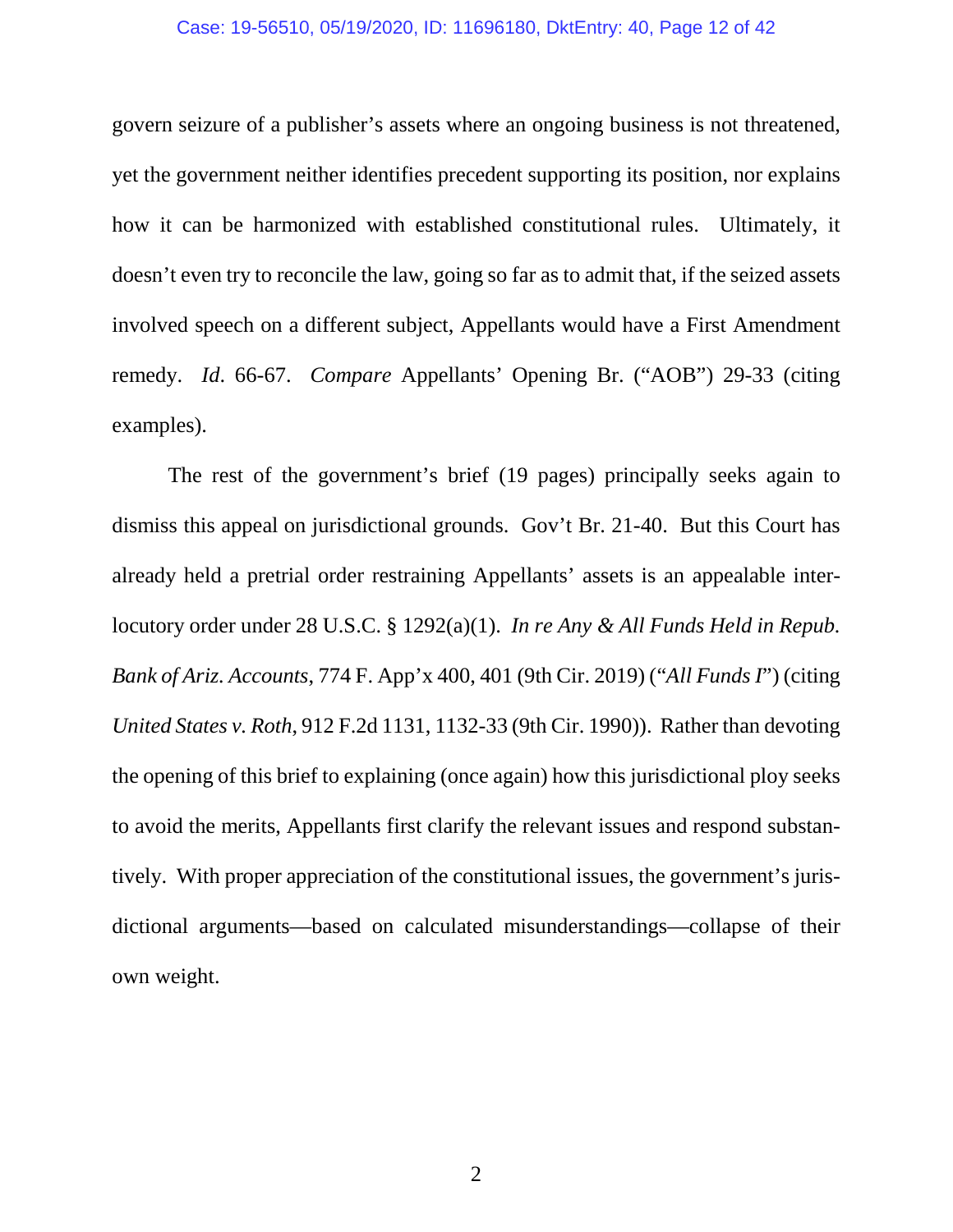### **ARGUMENT**

## **I. The Government Cannot Avoid the Issue on Appeal by Misdirection**

## **A. The Government's First Amendment Arguments Seek to Distract From the Question Presented**

The overriding theme of the government's argument is that there is no First Amendment issue here because prostitution ads are unprotected by the Constitution. Gov't Br. 1, 5-6, 41, 61. However, the issue is not whether ads posted by individuals to commit illegal acts are protected—no one has suggested they are. *See* AOB 17- 19. The issue is what the government must show to hold the operator of an online forum criminally liable for ads written and posted by third parties, and whether it can seize assets of individuals who owned interests in the operator before that case has been made. *Id*. 20-23.

Liability for aiding and abetting a criminal act requires proof of both knowledge and specific intent to further a particular crime, and the First Amendment bars assuming either knowledge or intent. AOB 20-23. Thus, cases holding prostitutes lack a right to post ads for illegal services are inapposite,<sup>1</sup> as are cases like *Pittsburgh Press Co. v. Pittsburgh Commission on Human Rights*, 413 U.S. 376

<sup>1</sup> *See* Gov't Br. 1, 41, 61 (citing *Erotic Serv. Provider Legal Educ. & Res. Project v. Bacerra*, 880 F.3d 450, 459-60 (9th Cir. 2018), and *Coyote Publ'g, Inc. v. Miller*, 598 F.3d 592, 603-04 (9th Cir. 2010)).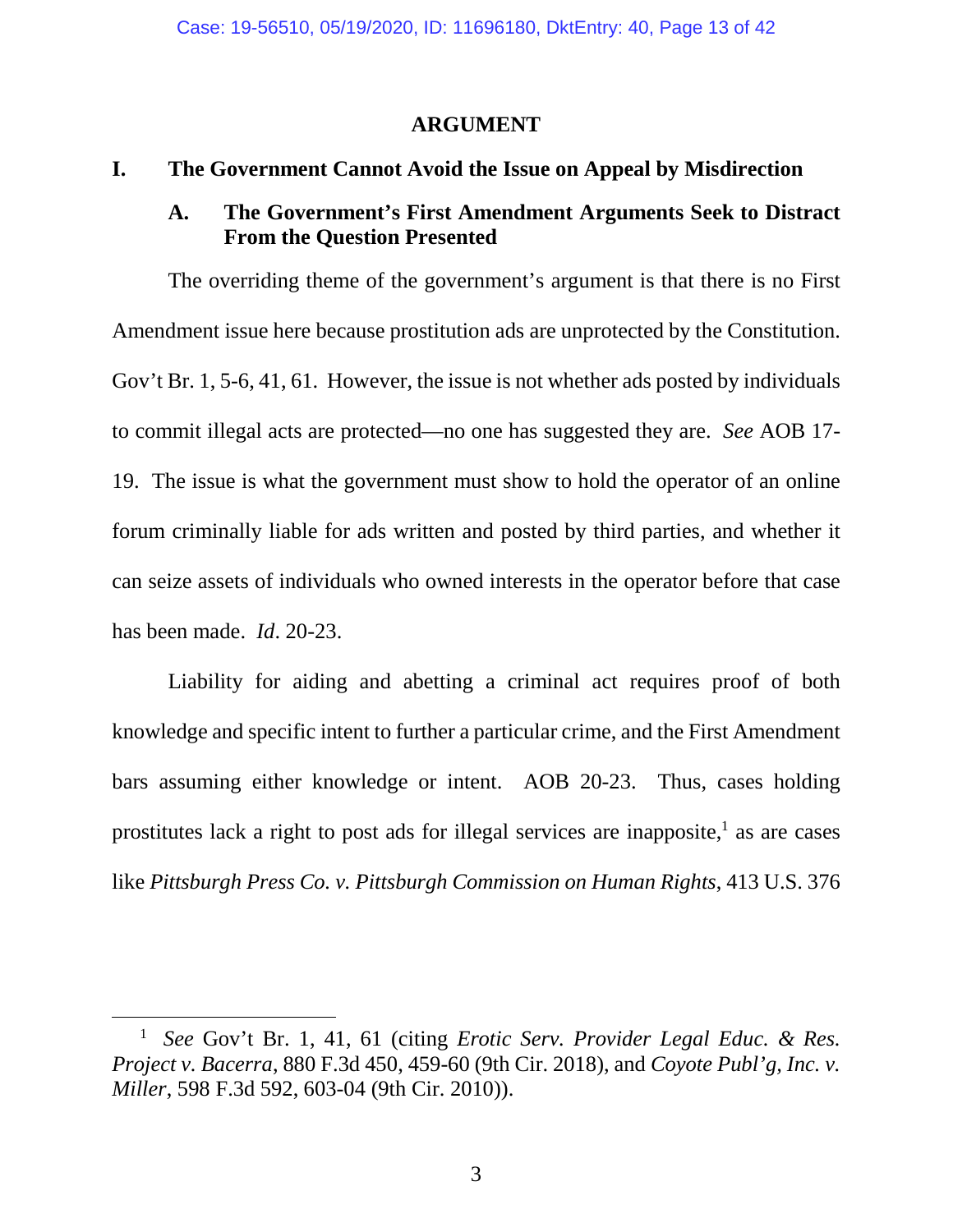(1973), which held the government can ban ad categories that explicitly promote illegal discrimination. Gov't Br. 5, 41, 61.

*Pittsburgh Press* held the government could prohibit newspaper advertising that *on its face* violated an anti-discrimination ordinance. 413 U.S. at 378. Thus, it does not offend the First Amendment to prohibit classified categories of "Jobs— Male Interest," or (using the Court's hypothetical) to ban "Prostitutes Wanted." *Id*. at 388. But *Pittsburgh Press* would not allow the government to ban a general "Help Wanted" category—or prosecute the paper's publisher—because the government believes many or most ads promote discrimination, just as the First Amendment bars the government from punishing a website for allowing "adult" ads because it contends they are prostitution ads. *E.g*., *Backpage.com, LLC v. McKenna*, 881 F. Supp. 2d 1262, 1281-82 (W.D. Wash. 2012).

The government cannot vanquish First Amendment objections by stating the truism that "discriminatory ads are unprotected speech," and fares no better here by repeatedly proclaiming prostitution ads are unprotected. This Court has cautioned that "[n]othing in *Pittsburgh Press* … suggests that we should expand our inquiry beyond whether the affected speech proposes a lawful transaction to whether [it] is conducted in a lawful manner." *Valle Del Sol Inc. v. Whiting*, 709 F.3d 808, 822 (9th Cir. 2013) (striking down statutory criminal penalties for hiring or soliciting day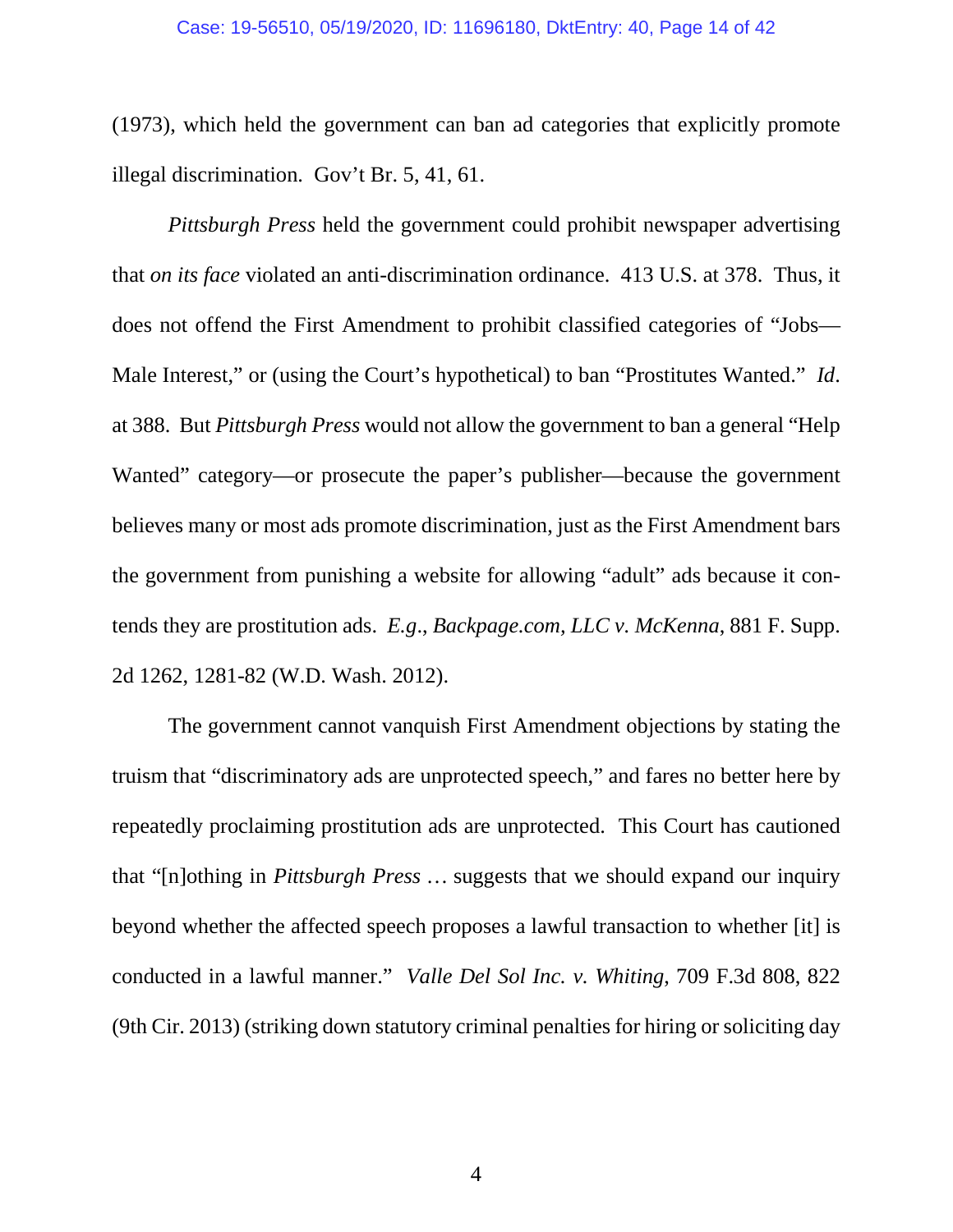#### Case: 19-56510, 05/19/2020, ID: 11696180, DktEntry: 40, Page 15 of 42

laborers via conversations from motor vehicles that impeded traffic). $2$  Moreover, whatever else *Pittsburgh Press* may mean, no one would suggest it authorizes the government to seize a newspaper's assets based on probable cause that some of its classified ads promote discrimination.

The government also engages in misdirection when it claims the Arizona district court's denial of a motion to dismiss criminal charges on First Amendment grounds disposes of the issues here. *See* Gov't Br. 19-20, 25, 27, 46, 65. The government mischaracterizes that motion as resting on "the same argument appellants urge here." *Id*. 19-20, 27. Dismissal was sought under Fed. R. Crim. P. 12, and the district court held only that, accepting all the government's allegations, the indictment was sufficiently detailed because "[i]t contains the elements of the offense charged and fairly informs Defendants of the charges[.]" *United States v. Lacey*, 423 F. Supp. 3d 748, 756, 766 (D. Ariz. 2019). Ruling that an indictment is sufficiently detailed has nothing to do with whether assets can be seized before trial. *See Fort Wayne Books v. Indiana*, 489 U.S. 46, 65-66 (1989).<sup>3</sup>

<sup>2</sup> *Compare*, *e.g*., *Near v. Minnesota*, 283 U.S. 697, 720 (1931) ("Characterizing the publication as a business, and the business as a nuisance, does not permit an invasion of the constitutional immunity against restraint [and] it does not matter that the newspaper or periodical is found to be 'largely' or 'chiefly' devoted to the publication of such derelictions.").

 $3$  The government's legerdemain also is illustrated by its claim that Appellants advocate "a higher standard than probable cause." Gov't Br. 63-64 (citing, *e.g*., *New York v. P.J. Video, Inc.*, 475 U.S. 868 (1986)). Nowhere did Appellants suggest the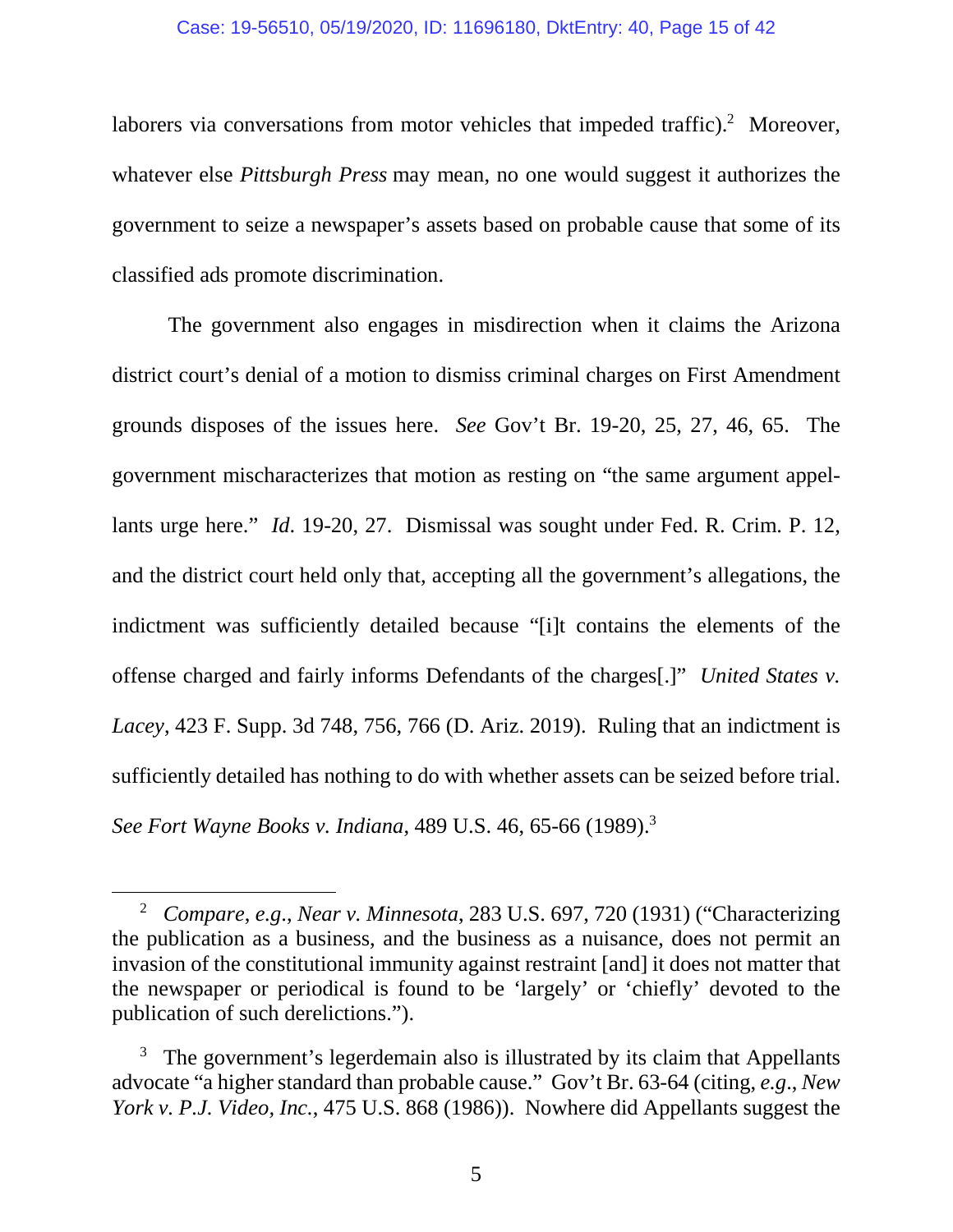Another diversion is the claim that Appellants challenged the seizures based on Section 230 of the Communications Decency Act ("CDA"). Gov't Br. 42-43. However, Section 230 *was not even mentioned* in the AOB, and no argument was made based on it. Appellants did cite cases where state laws targeting Backpage.com were invalidated on *both* First Amendment and Section 230 grounds, *e.g*., *McKenna*, 881 F. Supp. 2d at 1282; *Backpage.com, LLC v. Cooper*, 939 F. Supp. 2d 805, 833- 34 (M.D. Tenn. 2013); *Backpage.com, LLC v. Hoffman*, 2013 WL 4502097 at \*9- 11 (D.N.J. Aug. 26, 2013), AOB 7, 20-21, but only for their relevance to the *constitutional* issues here. Attempts to erect Section 230 as a strawman are disingenuous.<sup>4</sup>

Court should adopt a different and "heightened standard" for probable cause. *P.J. Video* and the other cases the government cites address the showing required to permit seizing an item as an exemplar for evidentiary purposes. The issue here is *asset seizures* based on probable cause (as traditionally understood), which the Supreme Court has held impermissible. *Fort Wayne Books*, 489 U.S. at 64-66 (discussing seizure cases, including *P.J. Video*).

<sup>4</sup> Any insinuation that *Backpage.com, LLC v. Dart*, 807 F.3d 229 (7th Cir. 2015), is no longer good law is beyond disingenuous. Gov't Br. 16, 42-45. The underlying case ultimately was mooted by Backpage.com folding (*i.e.*, the plaintiff's business ceased to exist), and the district court granted an unopposed motion for sanctions because representations by Backpage's former CEO in his as-yet-untested criminal plea contradicted his prior sworn statements in that case (and many others). Nothing has altered the holding that official threats directing credit card companies to terminate service to Backpage.com violated the First Amendment. *Dart*, 807 F.3d at 231.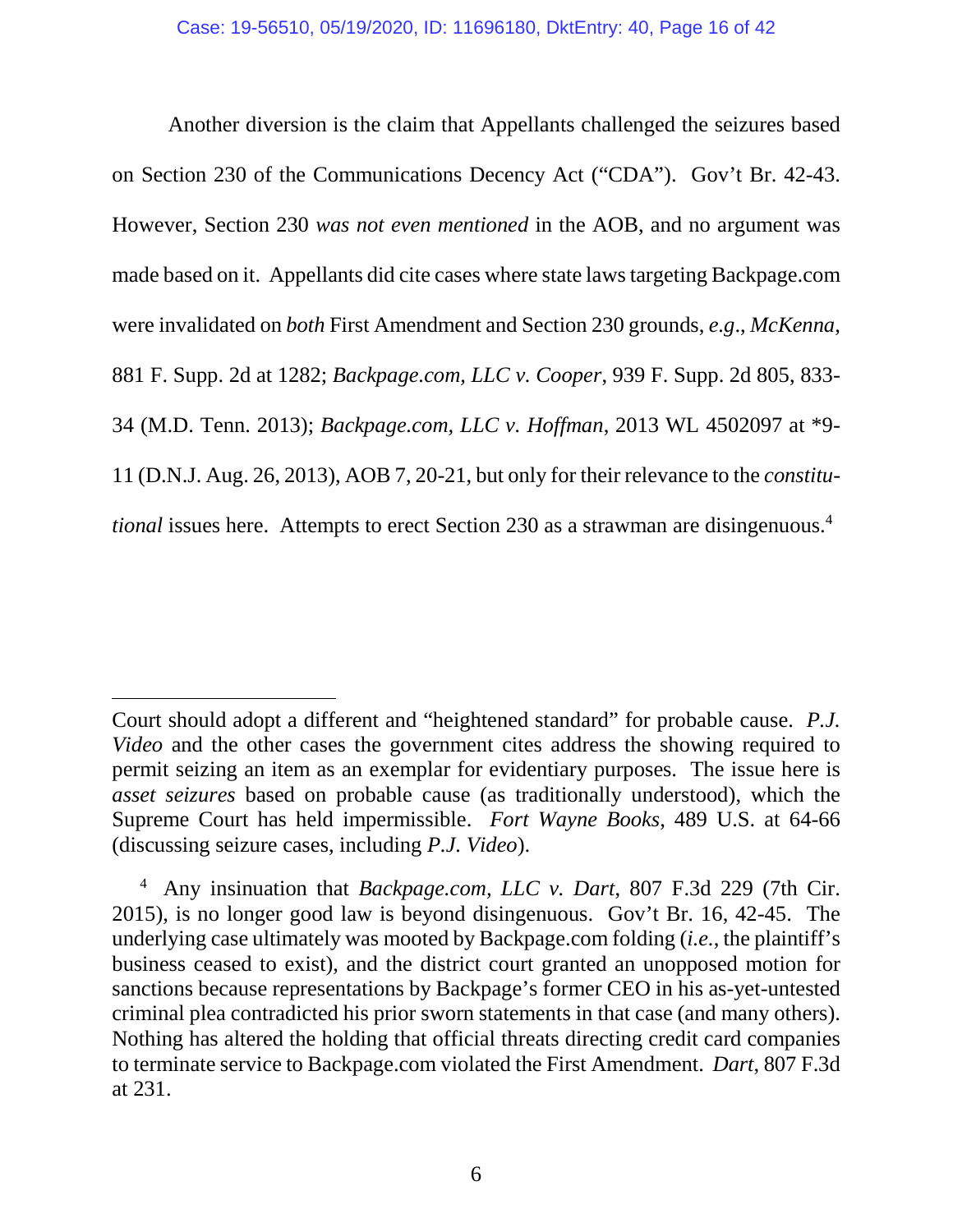### **B. The Government Treats Accusations as Proof of Guilt**

The government devotes much effort to recapitulating and repeating accusations in the warrant affidavits and indictment that it claims support probable cause. But the focus of this appeal is that probable cause is insufficient to support seizure of a publisher's assets. The government attempts to distract, piling on allegations to paint Backpage.com in the worst light possible—in effect, suggesting it has already proven its case and that it is permissible to pass sentence now. This warped focus makes it necessary to parse the distortions and provide context.

The government's prosecution concerning Backpage.com is the culmination of more than a decade-long effort to coerce online platforms to eliminate adult content. Beginning in 2008, state attorneys general attacked Craigslist's "erotic services" section.<sup>5</sup> Despite key early victories, *e.g.*, *Dart v. Craigslist, Inc.*, 665 F. Supp. 2d 961 (N.D. Ill. 2009), Craigslist capitulated and dropped its adult section. *See Cooper*, 939 F. Supp. 2d at 815-16.

The same tactics were then turned on Backpage.com. Like Craigslist, Backpage.com was a general classified ad website through which users posted in a variety of categories—including buy/sell/trade, automotive, real estate, jobs, dating, adult,

<sup>5</sup> *See*, *e.g.*, http://blog.craigslist.org/2008/11/06/joint-statement-with-attorneysgeneral-ncmec; Eric Gershon, *State attorneys general ask Craigslist to drop adult services*, L.A. TIMES (Aug. 24, 2010), http://articles.latimes.com/2010/aug/24/business/la-fi-craigslist-20100824.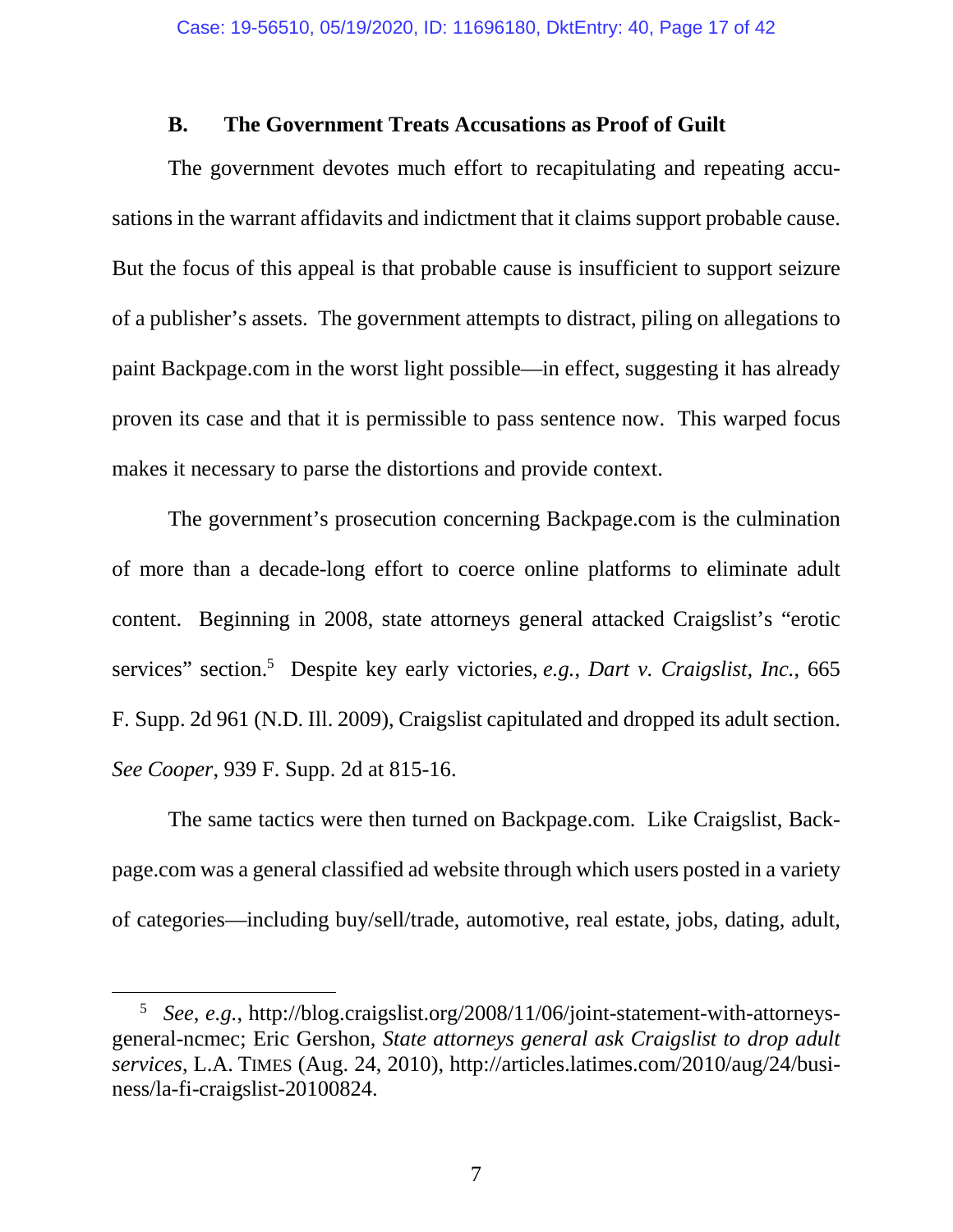#### Case: 19-56510, 05/19/2020, ID: 11696180, DktEntry: 40, Page 18 of 42

and services—organized geographically. *See id*. at 813. Users posted some six million ads per month, making it the second-largest classified ad website in the country. *McKenna*, 881 F. Supp. 2d at 1266. State AGs demanded that Backpage.com drop its adult category, and federal officials joined as well.<sup>6</sup>

Unlike Craigslist, however, Backpage.com was owned by newspapermen with a history of resisting abusive tactics. *E.g*., *Lacey v. Maricopa Cty.*, 693 F.3d 896 (9th Cir. 2012). They successfully challenged state legislation targeting adult ads, blocked local law enforcement from issuing unconstitutional threats, and obtained dismissals of state prosecutions and civil suits. AOB 6-8 (collecting cases). The government disparages these cases, asserting Backpage.com misrepresented itself as "a passive host of third-party ads," compared to the government's characterization that "Backpage knowingly facilitated its customers' prostitution." Gov't Br. 5, 42-44, 51. In fact, however, these cases reflected Backpage.com's practices of imposing and enforcing rules to prevent improper content, and actively

<sup>6</sup> *See*, *e.g.*, Letter from Sen. Mark Kirk, *et al.* to Scott Tobias, Voice Media Group, Inc. (Oct. 5, 2012) (letter by six senators to company that acquired Village Voice's print operations threatening to hold it "accountable" until "shutting down Backpage's 'adult entertainment' section … has been achieved"), https://www.blumenthal.senate.gov/imo/media/doc/backpagevoicemediagroupletter.pdf; H.R. Res. 649, 112th Cong. (2012) (targeting Backpage and "calling on all Internet media providers to immediately eliminate 'adult entertainment' sections and [similar] classified[s]").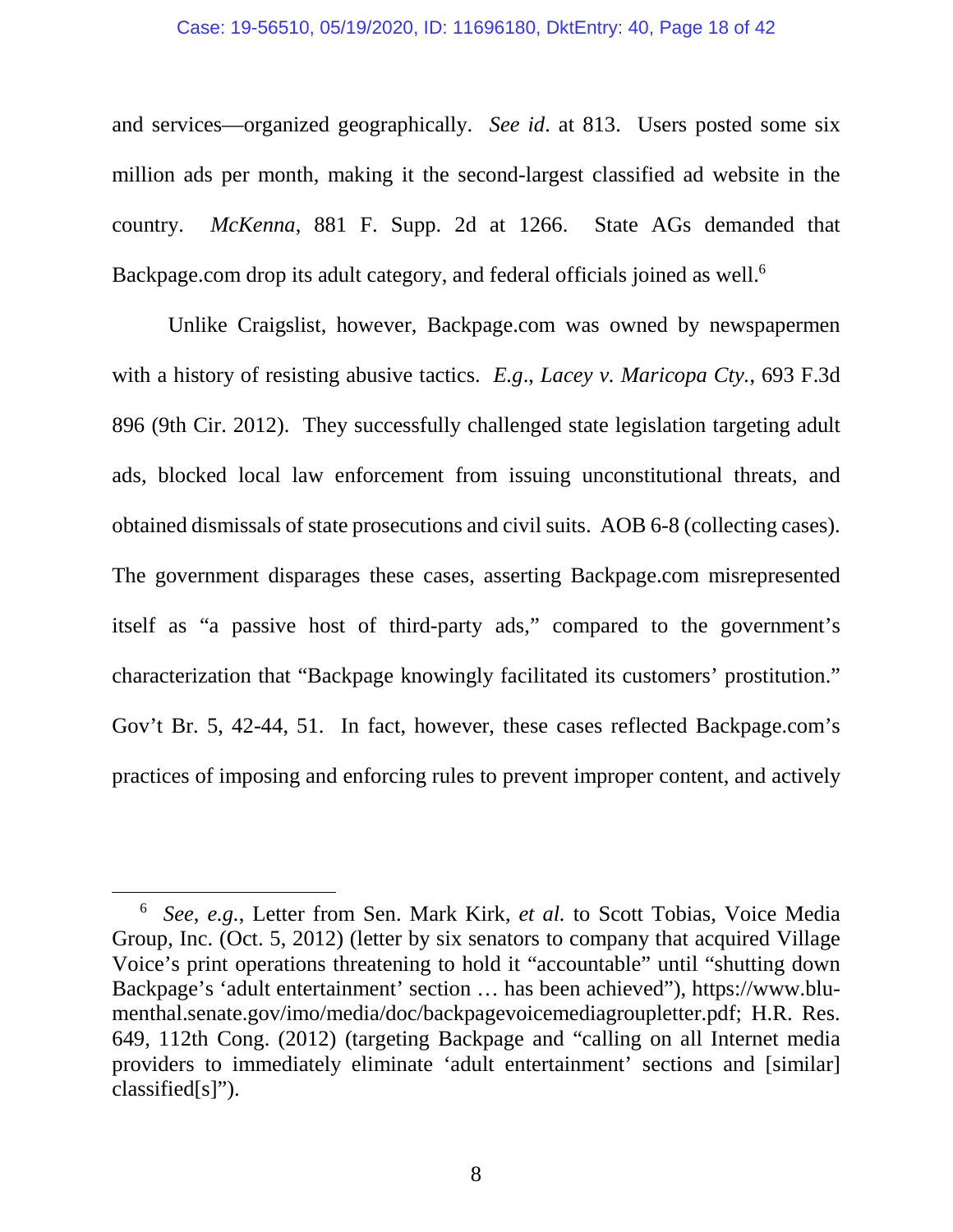#### Case: 19-56510, 05/19/2020, ID: 11696180, DktEntry: 40, Page 19 of 42

cooperating with law enforcement to investigate and prosecute individuals who misused the website. *See Cooper*, 939 F. Supp. 2d at 813-14.

Backpage.com's users created ads themselves through an automated interface that provided open-text fields to input a title, text, and photos. *See McKenna*, 881 F. Supp. 2d at 1226. Backpage.com imposed rules and terms of use to prohibit (and removed) improper ads and nude photos, as well as advertisement of illegal acts including offering sex for money—while warning that improper posts would be reported to law enforcement and subject to criminal prosecution. *See id*. Backpage.com's third-party-content rules were similar to those of other websites then,<sup>7</sup> as now. $8$ 

To enforce its policies, Backpage.com monitored ads through an automated filtering system that (as of 2012) scanned posts for more than 26,000 terms, phrases, and URL or email addresses. For example, in April 2012, Backpage.com blocked or removed over 1,000,000 posts and reported 400 to NCMEC. *Cooper*, 939

9

<sup>7</sup> Craigslist's rules for its adult services category were essentially the same. *See*  https://web.archive.org/web/20100526124651/www.craigslist.org/about/help/Adult\_Services\_Posting\_Guidelines.

<sup>8</sup> Websites impose rules, including prohibiting posts concerning illegal activities and guidelines to prevent nudity or offensive content. *See, e.g.*, https://www.facebook.com/communitystandards/objectionable\_content; https://www.gotinder.com/community-guidelines; https://help.twitter.com/en/rulesand-policies#twitter-rules; https://www.craigslist.org/about/prohibited.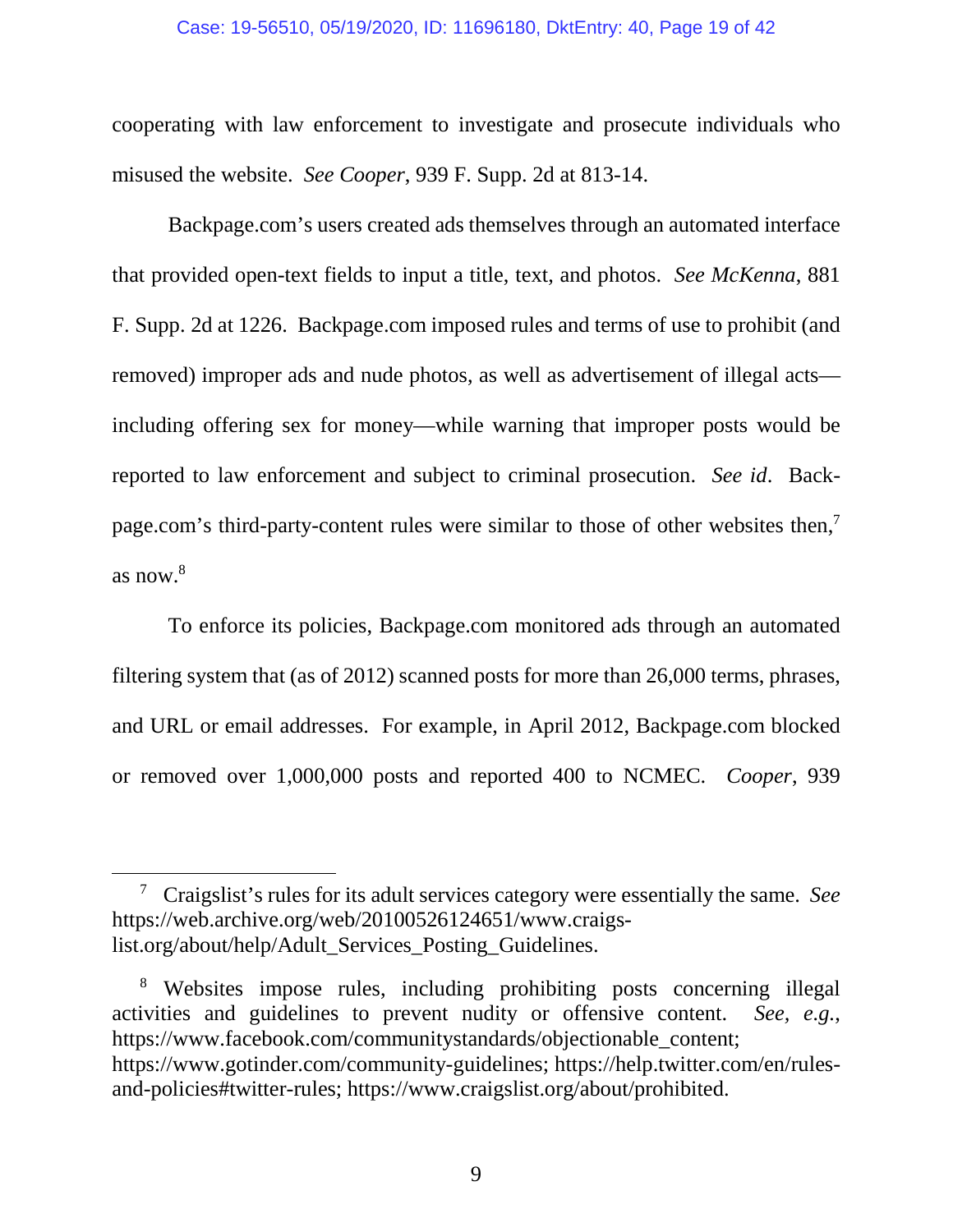F. Supp. 2d at 814. Moreover, Backpage.com's personnel regularly worked with law enforcement, voluntarily responding to subpoenas (usually within 24 hours), providing testimony, removing posts and blocking users at the request of officials, conducting training seminars, and even doing voluntary research to assist investigators. *See id*. at 814.

After Backpage.com (like Craigslist before) won repeated victories against efforts to shutter and censor online classifieds, government officials redoubled efforts to "crush Backpage." *Dart*, 807 F.3d at 231. This included the Senate inquiry and criminal proceeding that the government claims caused a "sea-change in the availability of evidence concerning Backpage" to somehow eclipse the prior case law. Gov't Br. 43-44. But here's the problem: Despite intensive investigations and millions of pages produced, officials found zero evidence to support allegations that Backpage.com was responsible for creating or posting ads, or was involved in the business of prostitution.<sup>9</sup> So the theory shifted to claiming Backpage.com's posting

<sup>9</sup> This distinguishes this case from others the government cites, like *United States v. Ulbricht*, 31 F. Supp. 3d 540 (S.D.N.Y. 2014) (cited Gov't Br. 51-52), where the creator of Silk Road openly invited ads for unlawful activities (with categories like "Cannabis," "Opioids" and "Ecstasy") and participated in transactions by escrowing payments and collecting commissions. *Id*. at 549-50; *United States v. Ulbricht*, No. 13-mj-02328 (S.D.N.Y.), Sealed Indictment, Dkt. 1, ¶¶ 8(a), 19(b)-(c),  $21(d)-(h)$ .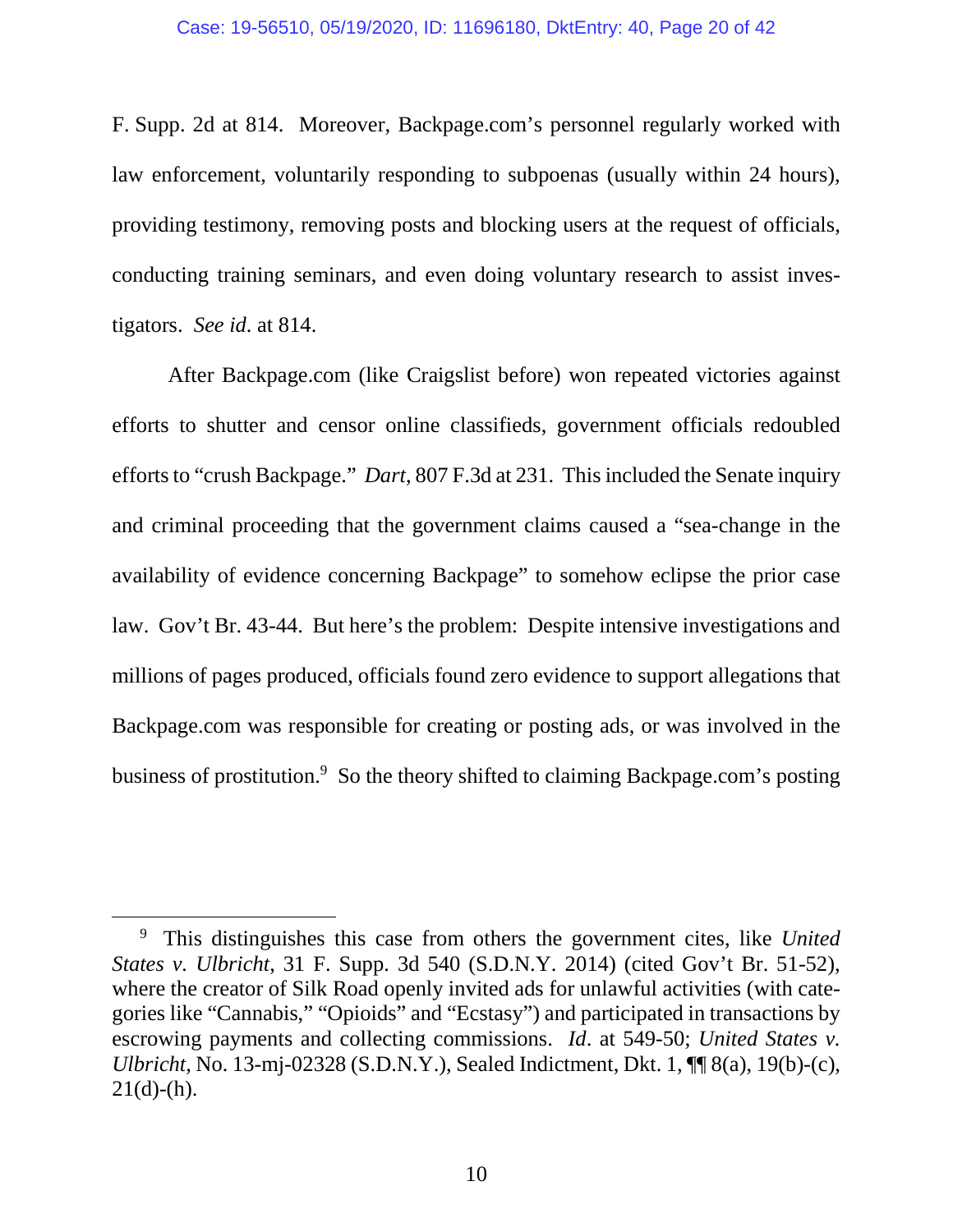## Case: 19-56510, 05/19/2020, ID: 11696180, DktEntry: 40, Page 21 of 42

rules and moderation practices were designed to "sanitize" ads to facilitate prostitution.

But courts rejected this theory too. It was twice rejected in California's attempted prosecution of the website's principals. *California v. Ferrer*, 2016 WL 7237305, at \*7 (Sup. Ct. Sacramento Cty. Dec. 9, 2016) ("*Ferrer I*"); *California v. Ferrer*, No. 16FE024013, slip op. 13-14 (Sup. Ct. Sacramento Cty. Aug. 23, 2017) (dismissing charges of facilitating prostitution based on "moderation system where terms would be deleted or blocked … but the user would still be allowed to post," noting this amounted to "disagreement between public officials and Backpage as to how best to combat sex trafficking"); *Doe ex rel. Roe v. Backpage.com, LLC*, 104 F. Supp. 3d 149, 157 (D. Mass. 2015) (rejecting claims based on alleged violations of 18 U.S.C. § 1595, and holding Backpage.com's practices, including filtering, "amount to neither affirmative participation in an illegal venture nor active web content creation"), *aff'd sub nom. Jane Doe No. 1 v. Backpage.com, LLC*, 817 F.3d 12 (1st Cir. 2016), *cert. denied*, 137 S. Ct. 622 (2017).<sup>10</sup>

<sup>&</sup>lt;sup>10</sup> These cases addressed Section 230, but also held that charges attacking Backpage.com's moderation practices could not establish claims under substantive law for promoting prostitution or participating in an illegal venture. Moreover, these and other cases recognize that Section 230 embodies First Amendment principles for online speech. *See, e.g.*, *Ferrer I*, 2016 WL 7237305, at \*3 (framing issues on demurrer as "whether, and to what extent, Defendants' activities entitle them to protection of their First Amendment rights through [CDA] immunity").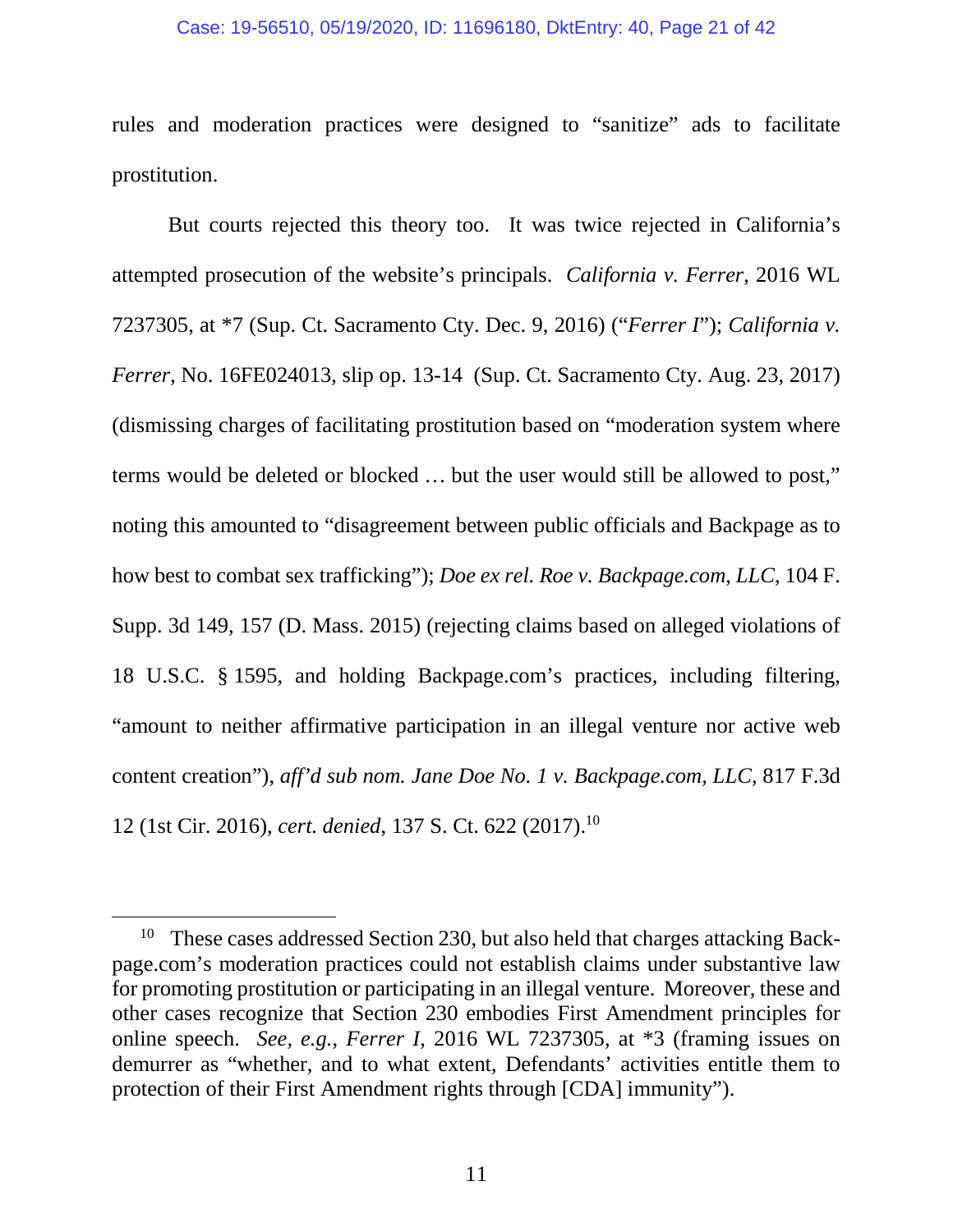The government also repeatedly cites Carl Ferrer's plea agreement as supposedly decisive evidence unmasking Backpage.com's policies as designed to facilitate prostitution, not combat it. Gov't Br. 2, 3, 9, 14-16, 45, 50-51, 58, 67. However, Ferrer's statement has not been tested in an adversary proceeding, nor has he faced cross-examination. As this Court has warned, a cooperating party's guilty plea "pointing the finger at others" is "inherently unreliable," given how a defendant "signing a plea agreement may adopt facts [] the government wants to hear in exchange for some benefit, usually a lesser sentence." *United States v. Vera*, 893 F.3d 689, 692-93 (9th Cir. 2018). The government says Ferrer's plea "is … itself a conviction," Gov't Br. 58 (citation omitted), but whatever its significance for Ferrer, it cannot bind Appellants. *United States v. Solomon*, 795 F.2d 747, 748-49 (9th Cir. 1986) (co-defendant's guilty plea may not be used as substantive evidence of a defendant's guilt).

The government's mischaracterizations are pervasive. As another example, it quotes *Backpage.com, LLC v. Lynch*, 216 F. Supp. 3d 96, 108-09 (D.D.C. 2016), but misleadingly adds ellipses to suggest the court held that "if 'Backpage … knowingly host[ed] ad[s] for sex trafficking ... it could not argue that such speech is arguably affected with a constitutional interest.'" Gov't Br. 51. In fact, the court wrote that Backpage.com "has not argued that it will knowingly host advertisements for sex trafficking," and concluded it lacked standing to challenge amendments to 18 U.S.C.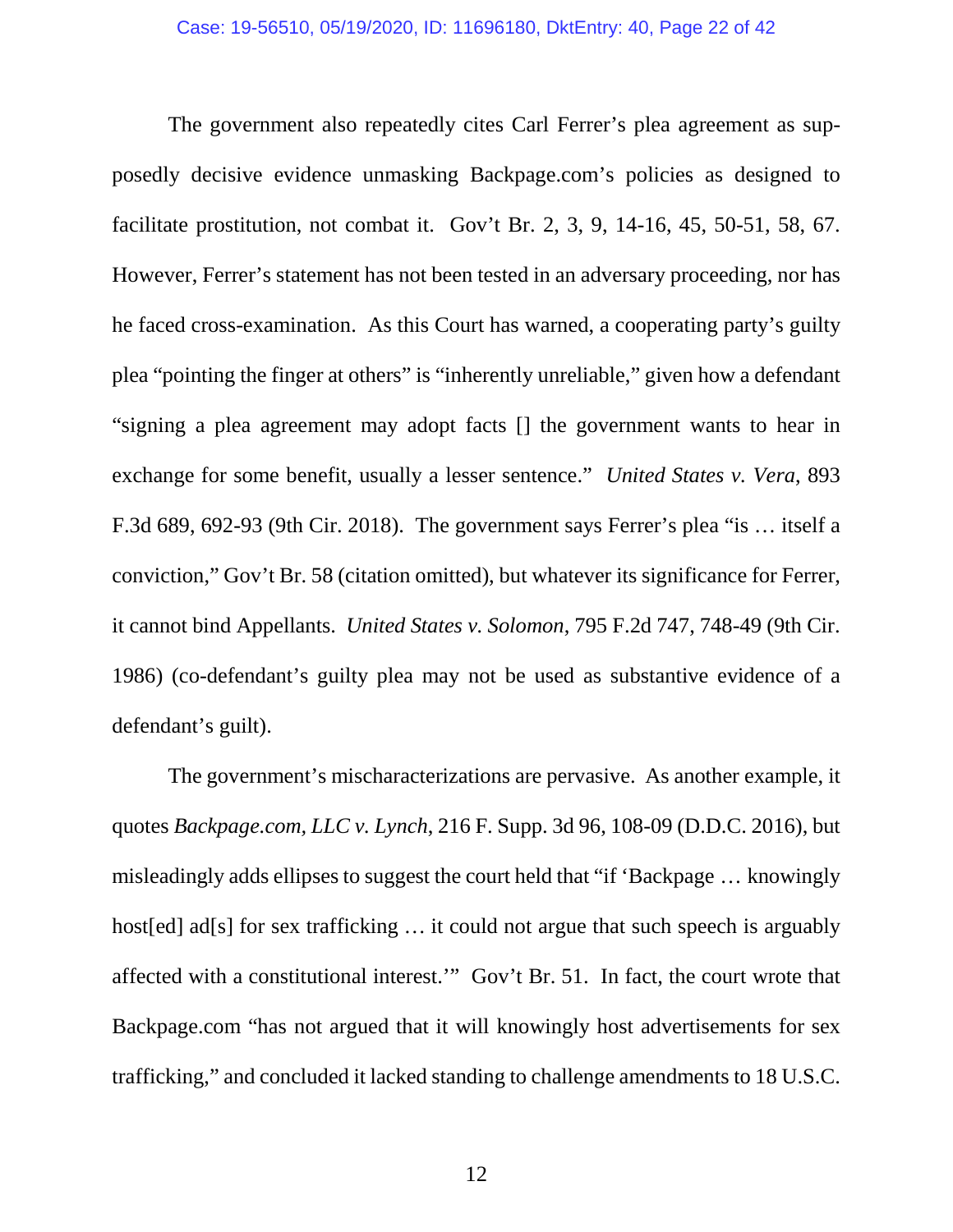§ 1591 targeting the "advertising" of sex trafficking. Given the website's practices to "prohibit[] illegal content" and "numerous steps to prevent such misuse," including screening, blocking, and removing ads, it had no legitimate fear of prosecution. *Lynch*, 216 F. Supp. 3d at 104, 106.

## **II. The Government Confirms These Seizures Are Unprecedented and Lack Constitutional Support**

## **A. The Government Essentially Concedes Pretrial Asset Seizures Are Impermissible Under Basic First Amendment Principles**

The government offers no argument for how these seizures can be reconciled with the basic First Amendment requirement to establish speech is unprotected *before* it may impose burdens on the speaker. AOB 17-23. Unable to respond to the core principles, the government *admits* a party should be able to obtain relief under the First Amendment if a seizure involved "an Academy-Award winning film … or some of the other hypotheticals appellants propose" if irreparable harm is shown. Gov't Br. 66-67. This final qualifier is not a limiting factor, as it is black-letter law that loss of First Amendment freedoms, even for minimal periods, unquestionably constitutes irreparable harm. *Elrod v. Burns*, 427 U.S. 347, 373 (1976). Otherwise, the government has no response to Appellants' examples describing the logical consequences of its theory, except to dismiss them as "exaggerated rhetoric" and "untethered to reality." Gov't Br. 64, 66.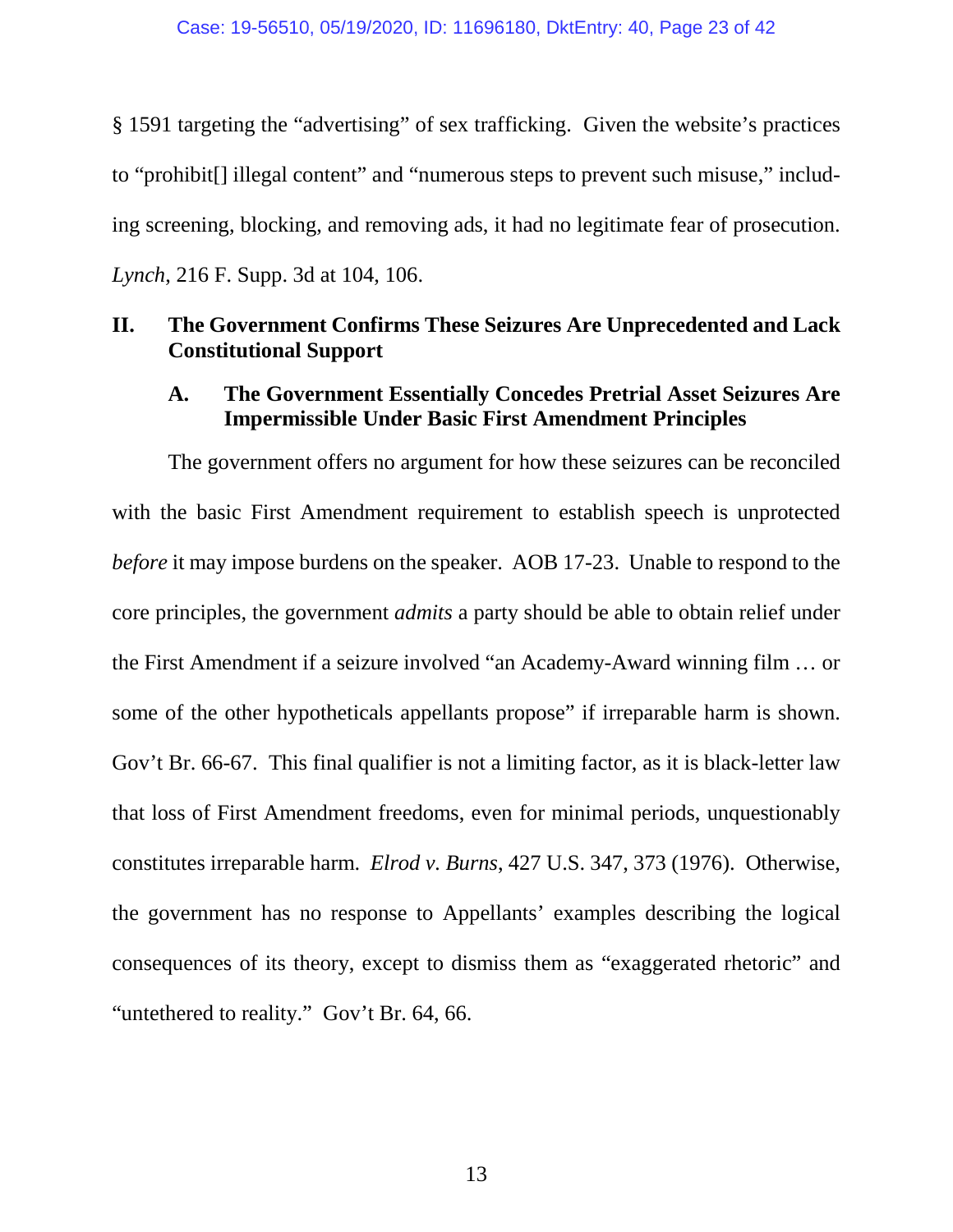#### Case: 19-56510, 05/19/2020, ID: 11696180, DktEntry: 40, Page 24 of 42

The government does not address controlling precedents at all, and merely asserts the cases Appellants cite do not apply because they involved different subject matter. It tries to distinguish cases holding the First Amendment bars financial burdens on publishers by saying nothing more than "[t]hese cases have nothing to do with prostitution advertising," but this does not respond to the controlling principles at all.<sup>11</sup> Categories of unprotected speech, regardless of subject matter, are subject to the same constitutional rules. AOB 17-23. The government offers no rationale for treating "prostitution advertising" differently from other categories that permits it to assume the truth of its allegations.

The government dismisses warnings about its unbridled theory (allegation of unprotected speech + probable cause  $=$  ability to seize assets) by saying only that the cases Appellants cite involved speech related to such things as the Vietnam War and civil rights.<sup>12</sup> The government quite literally has no other response.<sup>13</sup> This is

<sup>12</sup> Gov't Br. 66 (citing *N.Y. Times Co. v. United States*, 403 U.S. 713 (1971); *NAACP v. Claiborne Hardware*, 458 U.S. 886 (1982)).

<sup>11</sup> Gov't Br. 62 (citing *Bridges v. California*, 314 U.S. 252 (1941); *Minneapolis Star & Trib. Co. v. Minnesota Comm'r of Revenue*, 460 U.S. 575 (1983); and *United States v. Playboy Entm't Grp., Inc.*, 529 U.S. 803 (2000)).

<sup>13</sup> *See* Gov't Br. 65-66 (describing *Virginia v. Black*, 538 U.S. 343 (2003), as a "threat case" involving "lawful political speech," *Bartnicki v. Vopper*, 532 U.S. 514 (2001), as involving "publication of newsworthy information of acute public concern, not sex-for-hire ads," and *United States v. Freeman*, 761 F.2d 549 (9th Cir. 1985), as advocating "an abstract idea," not prostitution).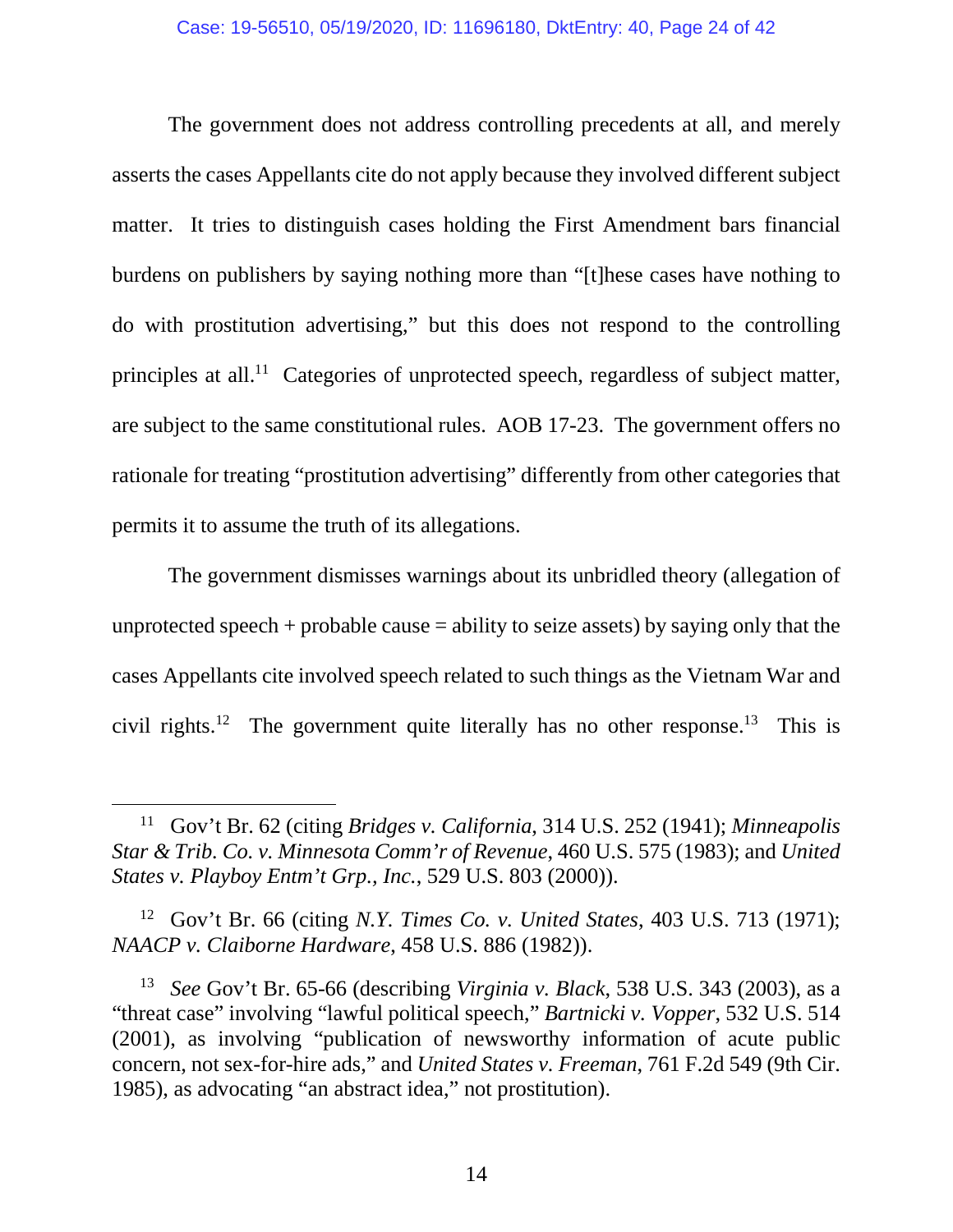#### Case: 19-56510, 05/19/2020, ID: 11696180, DktEntry: 40, Page 25 of 42

simplistic nonsense. The same constitutional rules apply whenever the government seeks to burden speech it claims is unprotected.

The implications of the government's estimation of its authority is hardly exaggerated. It would permit the government to seize Mark Zuckerberg's assets based on accusations that Facebook facilitates recruiting by terrorist organizations,<sup>14</sup> or Craig Newmark's assets because of reports about murders connected to Craigslist posts.<sup>15</sup> Concern about government overreach is not fanciful. In 2014, Mississippi's Attorney General threatened prosecution and insisted Google "take down entire websites" that "in his opinion, facilitate<sup>[d]</sup> illegal activity" (including prescription or illicit drug sales, credit card leaks, fraudulent IDs, copyright infringement, and human trafficking). *Google, Inc. v. Hood*, 96 F. Supp. 3d 584, 593 (S.D. Miss. 2015) (quashing subpoena on First Amendment grounds), *rev'd for lack of ripeness*, 822 F.3d 212, 220, 228 (5th Cir. 2016). Here, according to the government, there would

<sup>14</sup> Vernon Silver & Sarah Frier, *Terrorists Are Still Recruiting on Facebook, Despite Zuckerberg's Reassurances*, BLOOMBERG BUSINESSWEEK (May 10, 2018) (https://www.bloomberg.com/news/articles/2018-05-10/terrorists-creep-ontofacebook-as-fast-as-it-can-shut-them-down).

<sup>15</sup> Caitlan Dewey, *Think twice before answering that ad: 101 murders have been linked to Craigslist*, WASH. POST (Jan. 11, 2016) (https://www.washingtonpost.com/news/the-intersect/wp/2016/01/11/think-twice-before-answering-that-ad-101-killers-have-found-victims-on-craigslist/).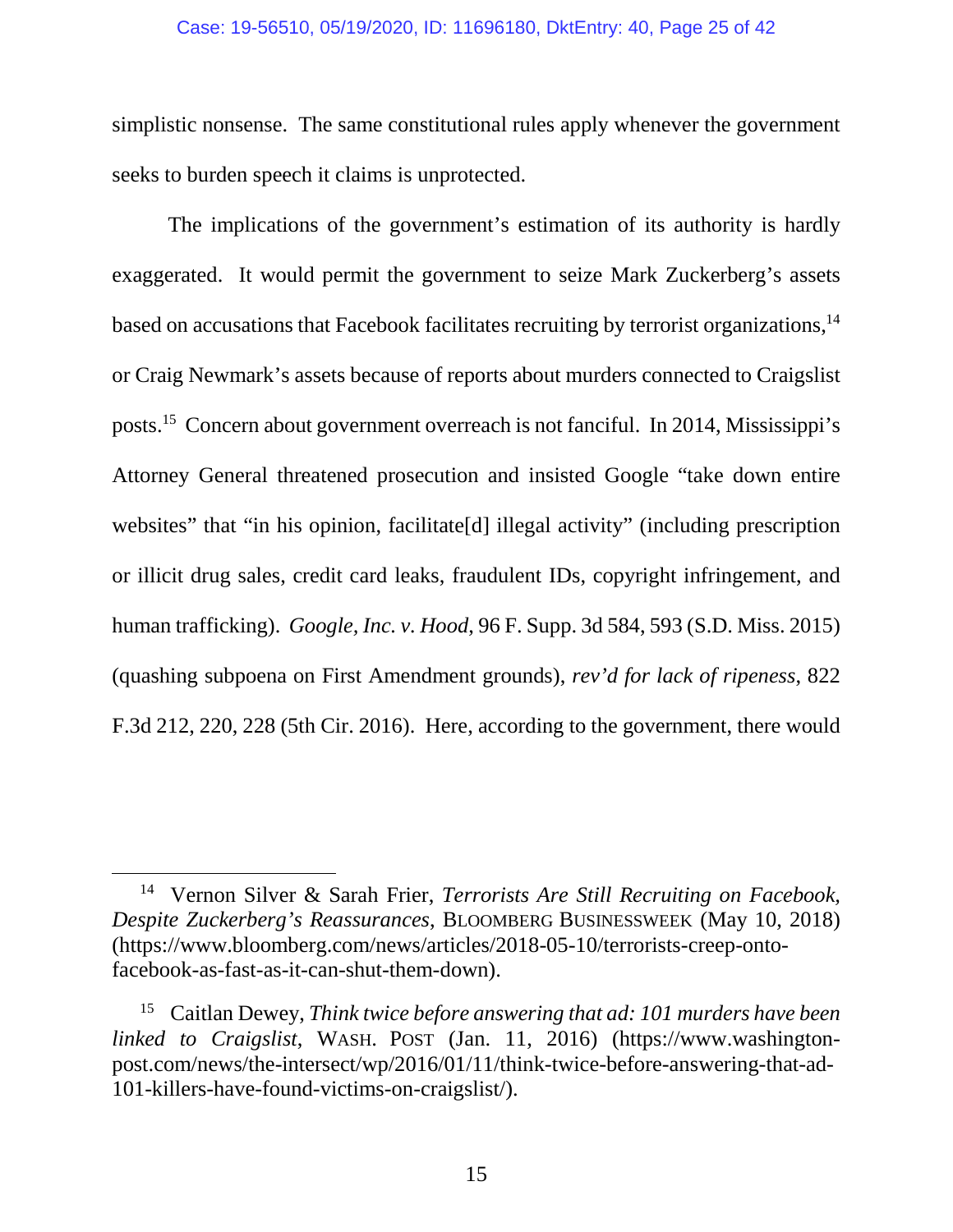be no constitutional impediment to seizing Google's assets on a mere showing of probable cause, so long as Mississippi did not put the company itself out of business.

## **B. The Government Can Identify No Precedent Supporting Seizures of Publishing Assets Based on Probable Cause**

The government cites no cases to support its assertion that "courts have rejected extending these limitations to other assets such as proceeds," Gov't Br. 53, and misreads the few cases it cites. *Id*. 53-59. Most of its discussion (five pages) is spent arguing "this is not a prior restraint appeal," *id*. 55-59, without ever directly responding to Appellants' showing that First Amendment harm includes more than just prior restraint. AOB 23-29.

The government cites cases holding the First Amendment *prohibits* seizing expressive materials, then asserts with no support that the principles extend no further. For example, it blatantly mischaracterizes this Court's holding in *Adult Video Ass'n v. Barr*, 960 F.2d 781 (9th Cir. 1992), claiming it "unequivocally 'uph[e]ld section 1963(d)'s provision for the pre-trial preservation of assets.'" Gov't Br. 54 n.9. This is false for two reasons. First, the Court in *Barr* never discussed or ruled on seizures for asset preservation, because defendants "[did] not challenge the other pre-trial procedures authorized by section 1963(d), [so] we need not address their constitutionality." 960 F.2d at 788 n.6. Second, the single sentence on which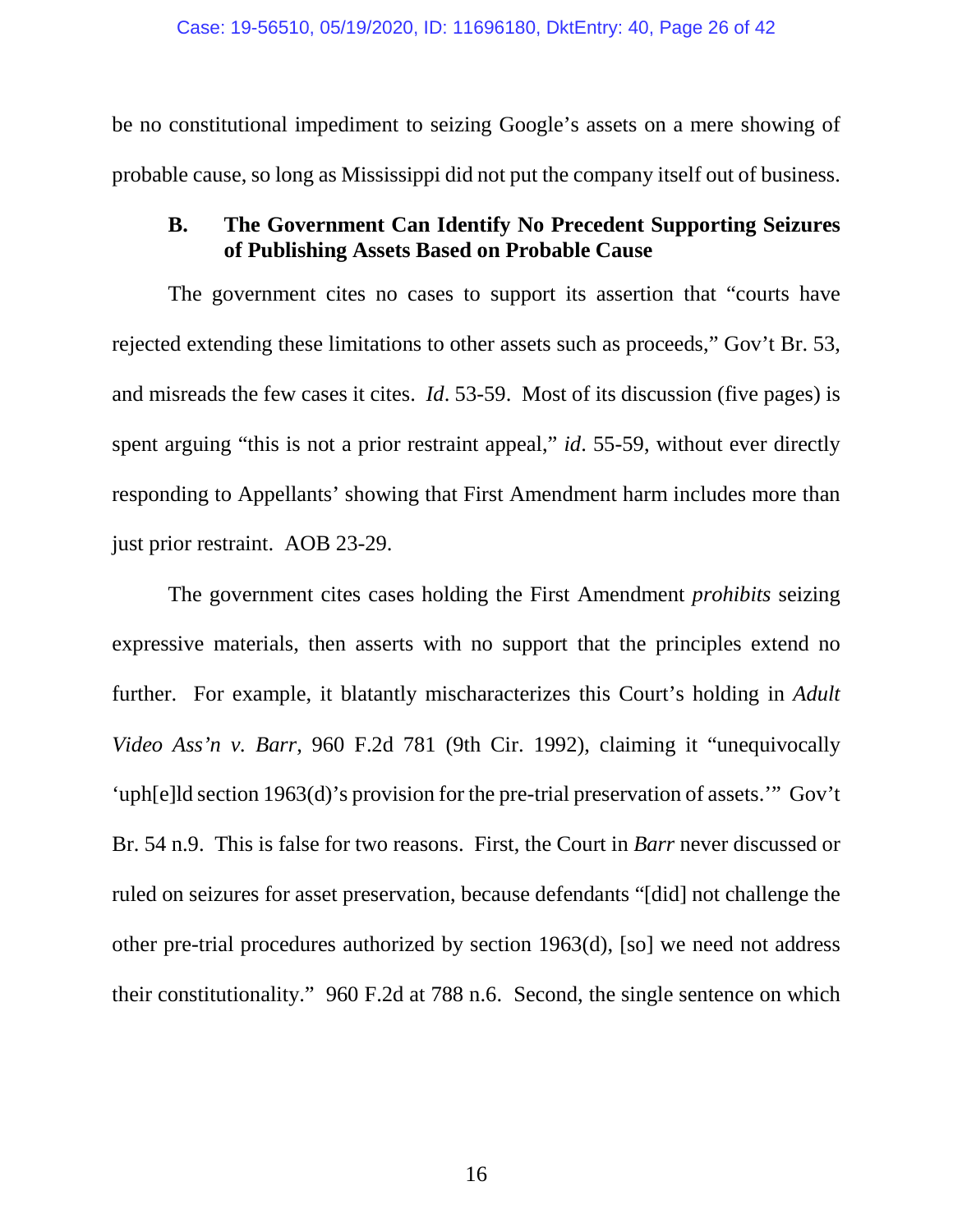the government relies comes from section V(B)(2) of *Barr* that this Court expressly *declined* to re-adopt in *Adult Video Ass'n v. Reno*, 41 F.3d 503, 504 (9th Cir. 1994).<sup>16</sup>

Ultimately, the government's sole support comes from an outdated, out-ofcircuit case that does not directly address the issue here. Gov't Br. 55. It cites *United States v. Jenkins*, 974 F.2d 32 (5th Cir. 1992), which upheld a restraining order under Section 1963(d) issued to adult bookstore owners charged with racketeering, prohibiting them from "selling, assigning, transferring, encumbering or removing [assets] from the jurisdiction of the court," but allowing them to continue using assets to pay bills and conduct operations. *Id*. at 33, 35. The court rejected claims that this imposed a prior restraint because it explicitly provided the businesses could continue operating and the government conceded the order could not interfere "with the sale even of obscene materials," as they are presumptively protected. *Id*. at 34- 35. Defendants did not raise—nor did the court address—any issue other than prior restraint, so *Jenkins* cannot be construed as holding a restraint on assets necessarily survives First Amendment scrutiny. *See id.* (court indicating it addressed only issues

<sup>16</sup> The government similarly misreads *American Library Ass'n v. Thornburgh*, 713 F. Supp. 469, 484 n.19 (D.D.C. 1989), *rev'd on standing grounds sub nom. American Library Ass'n v. Barr*, 956 F.2d 1178, 1194-96 (D.C. Cir. 1992). Gov't Br. 56-57. It suggests *Thornburgh*'s reasoning applies only where seizure of nonexpressive assets "may determine whether the business is able to continue," but the actual holding barring seizure of non-expressive assets was not so limited. The government offers no analysis for how such a rule could be workable. *See* AOB 39 (noting government's "Evil Goldilocks" rule).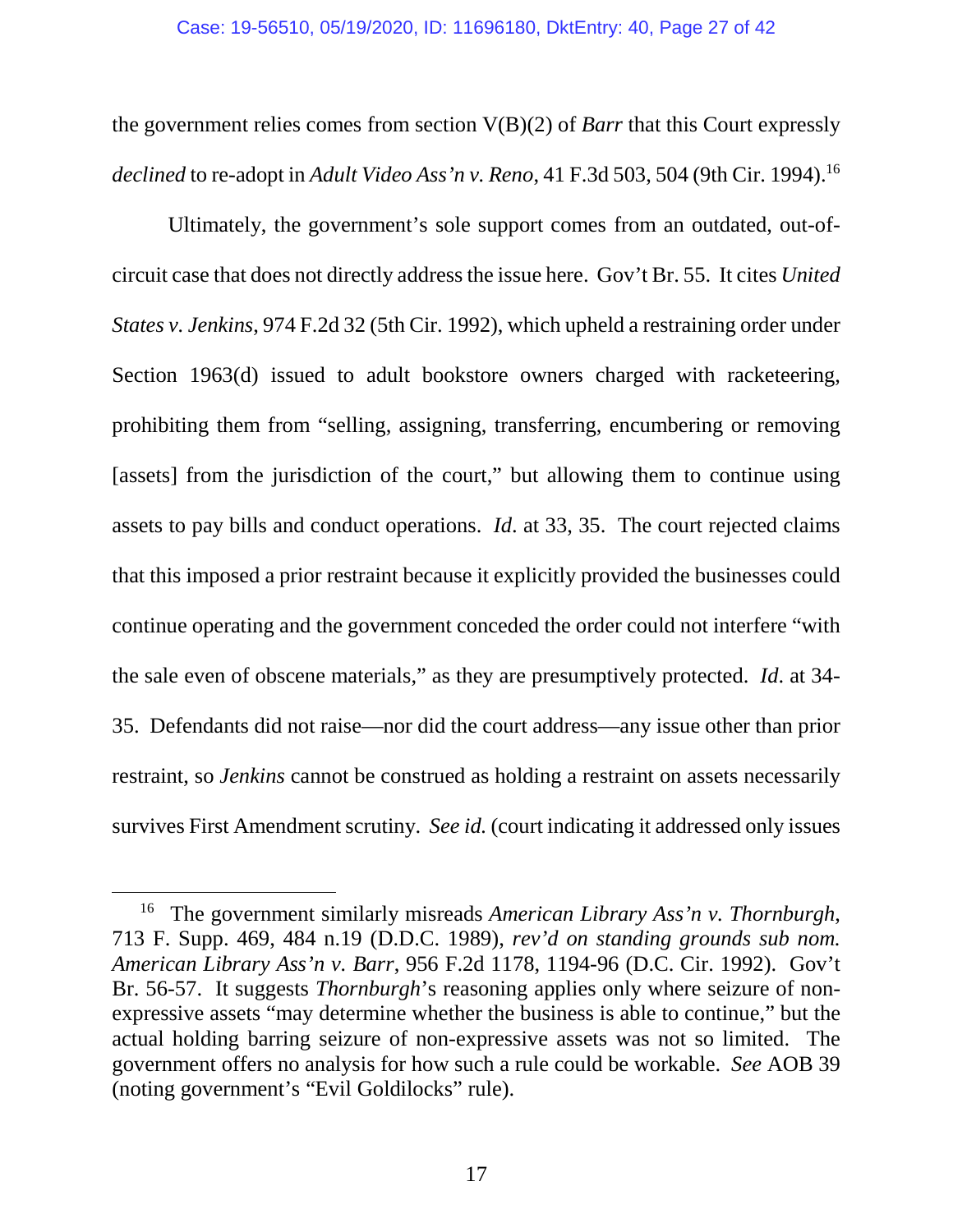#### Case: 19-56510, 05/19/2020, ID: 11696180, DktEntry: 40, Page 28 of 42

specifically raised, while cautioning "restraints on the use of funds might under some circumstances improperly impede a defendant's … First Amendment rights").

In any event, *Jenkins* predated *Simon & Schuster, Inc. v. Members of New York State Crime Victims Board*, 502 U.S. 105 (1991), where the Supreme Court held the First Amendment bars encumbering proceeds of publishing even where no prior restraint is involved. *See* AOB 36-37, 41-42. New York's "Son of Sam" law had no effect on works before publication, and invoking its provisions did nothing to impede the flow of expressive materials or threaten any ongoing business. The Court nevertheless held it violated the First Amendment simply because it escrowed publishing proceeds for possible victim compensation.

The government's attempt to distinguish *Simon & Schuster* is more of the same—claiming the New York law applied to inarguably protected speech, while this case "concerns prostitution advertising." Gov't Br. 60-61. This ignores *Simon & Schuster*'s holding and principles and their application to this case: The seizures here are based on *allegations* that Appellants facilitated illegal advertising, while in *Simon & Schuster*, the Supreme Court held encumbering assets was unconstitutional *even when it assumed the income escrowed "represent[ed] the fruits of crime."* 502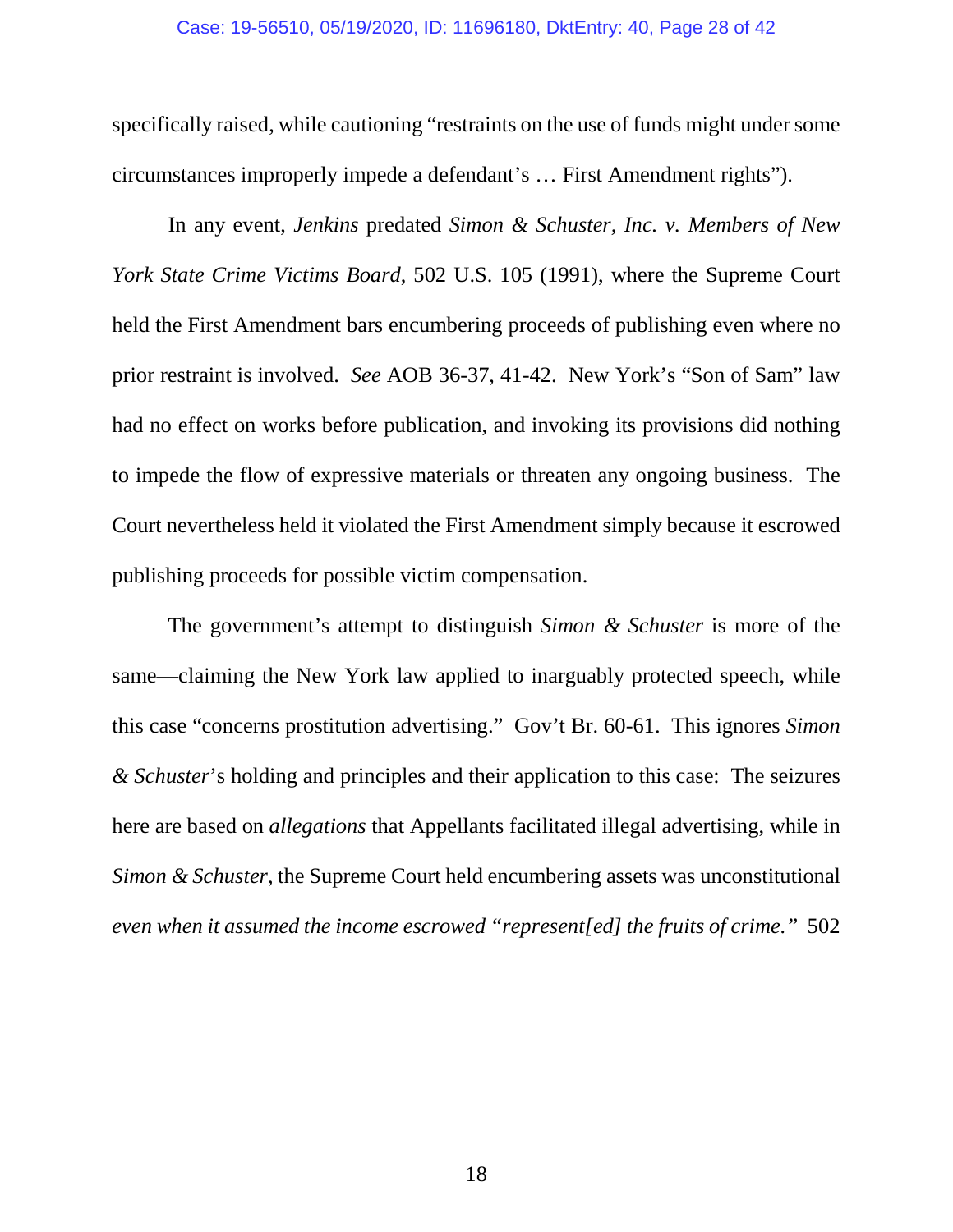U.S. at 119 (emphasis added). In other words, even assuming the underlying activity is *unprotected*, the law escrowing publishing proceeds was unconstitutional.<sup>17</sup>

The government's other attempts to distinguish *Simon & Schuster* are even weaker. It argues the Court invalidated the content-based "Son of Sam" law but left undisturbed generally-applicable provisions for preserving assets to compensate victims. Thus, it reasons, the seizures here cannot be unconstitutional because they were conducted under the generally-applicable provisions of 18 U.S.C. § 981. Gov't Br. 61. This argument confuses facial and as-applied challenges. The distinction is illustrated by the seizures in *Fort Wayne Books*, which were conducted pursuant to Indiana's generally-applicable RICO laws. The Court vacated the seizures because the law was applied in a way that infringed the First Amendment. Same here: Appellants are not challenging a generally-applicable law on its face—they are asking the Court to vacate unconstitutional seizures conducted under that law.

Finally, the government claims *Simon & Schuster* is inapplicable because Appellants have other opportunities to dispute forfeiture of their assets. Gov't Br. 61-62. These "other opportunities" are no answer, *see infra* 22-23, but at best they

<sup>&</sup>lt;sup>17</sup> The Second Circuit, which had upheld the law, concluded it did not violate the First Amendment because its purpose was "not to suppress speech but to assure that funds are set aside out of profits derived by criminals from the exploitation of their crimes and made available for the payment of judgments later recovered by the victims." *Simon & Schuster, Inc. v. Fischetti*, 916 F.2d 777, 783 (2d Cir. 1990), *rev'd*, 502 U.S. 105. The Supreme Court disagreed.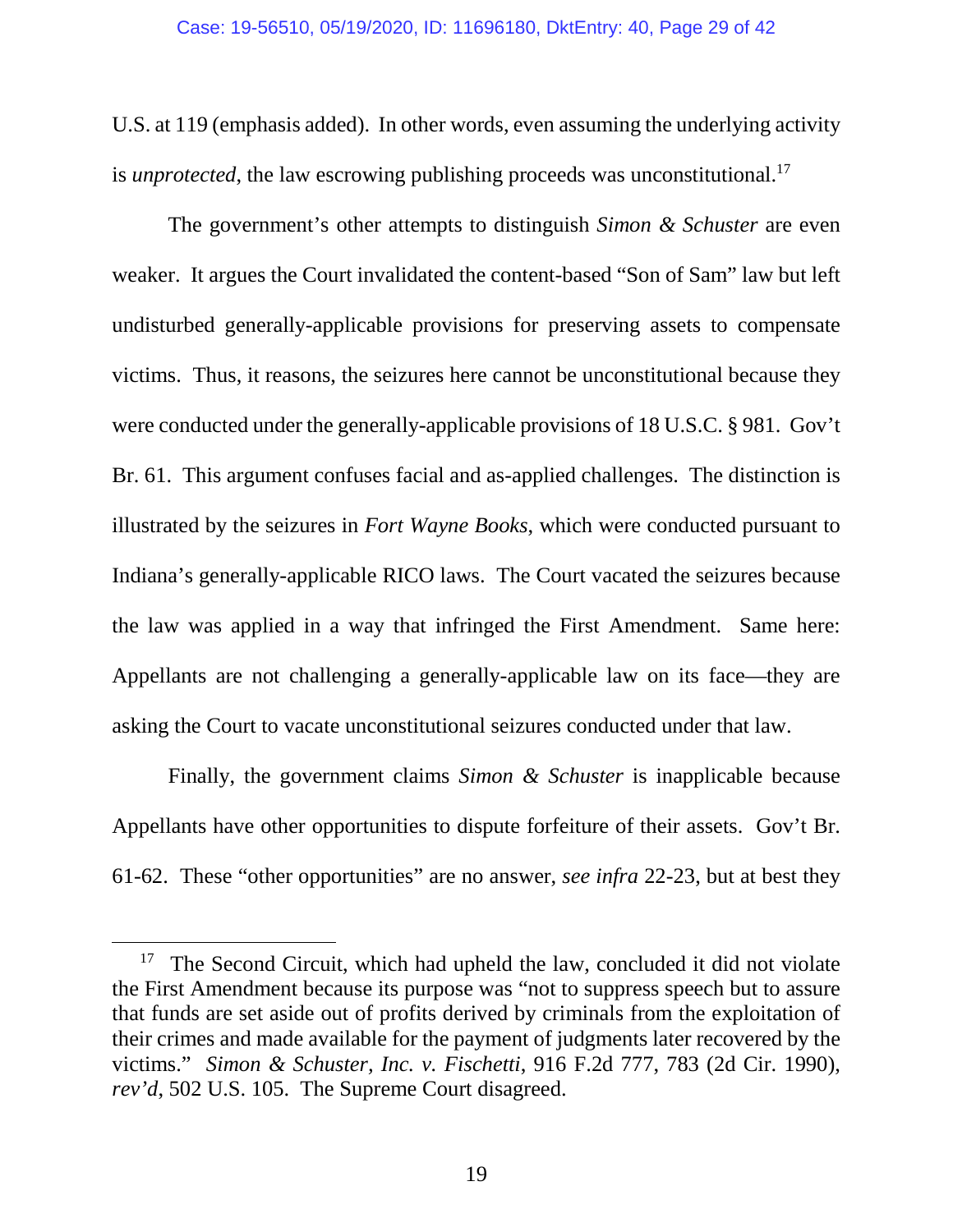### Case: 19-56510, 05/19/2020, ID: 11696180, DktEntry: 40, Page 30 of 42

are worse than what was available under the "Son of Sam" law, where there were no *ex parte* seizures and parties had an opportunity to challenge escrow orders in advance. In that case, no money was paid because the publisher brought a successful First Amendment challenge under 42 U.S.C. § 1983. 502 U.S. at 114-15.<sup>18</sup>

The government cites not a single case supporting its novel theory for seizing a publisher's assets, and cannot distinguish those that uniformly hold pre-trial seizures that threaten First Amendment interests are invalid. The seizures here must be vacated.

## **III. The Government's Jurisdictional Arguments Should Again be Rejected.**

# **A. Challenges to Appellate Jurisdiction Under this Court's Prior Ruling and 28 U.S.C. § 1292(a)(1) Cannot Prevail**

This Court previously found interlocutory appellate jurisdiction in this case to review an order that "keeps the seizures in place" because it "amounts to a preliminary injunction," *All Funds I*, 774 F. App'x at 401, and is thus "for procedural

<sup>18</sup> The government's citation of *United States v. Ursery*, 518 U.S. 267 (1996), and argument that *in rem* civil remedies are not "penalties" is irrelevant to the First Amendment analysis. Gov't Br. 59-60. *Ursery* held only that civil forfeitures are different from criminal penalties in assessing whether the Fifth Amendment's Double Jeopardy Clause has been triggered. Under the First Amendment, however, civil damages "may be markedly more inhibiting than the fear of prosecution under a criminal statute." *N.Y. Times Co. v. Sullivan*, 376 U.S. 254, 277 (1964).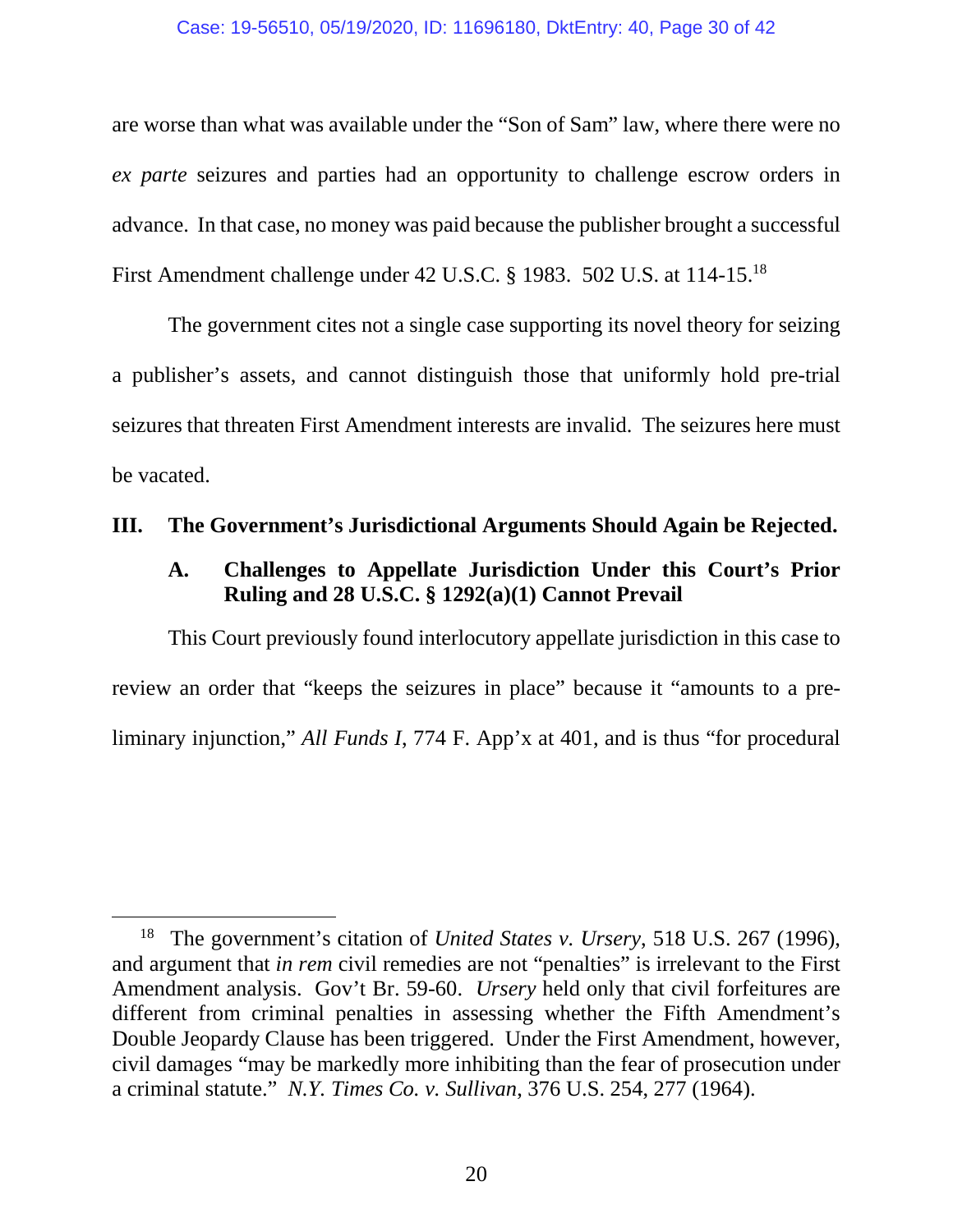purposes … appealable … under [§] 1292(a)(1)." *Roth*, 912 F.2d at 1133.<sup>19</sup> So too now, as Section 1292(a)(1) allows appeals of orders "granting [or] continuing ... injunctions," 28 U.S.C. § 1292(a)(1), which is the "practical effect" of the instant order continuing to restrain Appellants' assets.<sup>20</sup> Any claim the prior ruling is not dispositive here because it involved a stay, Gov't Br. 29, is wrong.<sup>21</sup>

That holding extends further than the government credits, as *Roth* equated pretrial asset restraints with preliminary injunctions that are appealable interlocutory rulings. *See* 912 F.2d at 1132-33. It also defeats claims that cases involving criminal restraining orders are "inapposite," Gov't Br. 30, given the reliance on *Roth*. The government cites cases discussing rules applicable "generally" to interlocutory appeals of civil seizure warrants, $^{22}$  but none from this Court, and thus none undercutting reliance on *Roth*.

<sup>19</sup> *Accord United States v. Crozier*, 777 F.2d 1376 (9th Cir. 1985); *United States v. Ripinsky*, 20 F.3d 359, 361 (9th Cir. 1994); *United States v. Real Prop. Located at 1407 N. Collins St., Arlington, Tex.*, 901 F.3d 268, 271-72 (5th Cir. 2018).

<sup>20</sup> *See Carson v. Am. Brands, Inc.*, 450 U.S. 79, 83-84 (1981) (deciding if order is appealable injunction under  $\S 1292(a)(1)$  requires examining its "practical effect") (cited Gov't Br. 31).

<sup>&</sup>lt;sup>21</sup> The government observes that "[w]hile a stay order grinds proceedings to a halt, the civil forfeiture proceeding is ... ongoing," Gov't Br. 30, but the same problem remains: the order appealed continues restraint of Appellants' assets from publishing.

<sup>22</sup> *See* Gov't Br. 31-32 (citing, *inter alia*, *United States v. Quintana-Aguayo*, 235 F.3d 682 (1st Cir. 2000); *United States v. Michelle's Lounge*, 39 F.3d 684 (7th Cir. 1994)). Professed concerns, based on these cases, that accepting jurisdiction here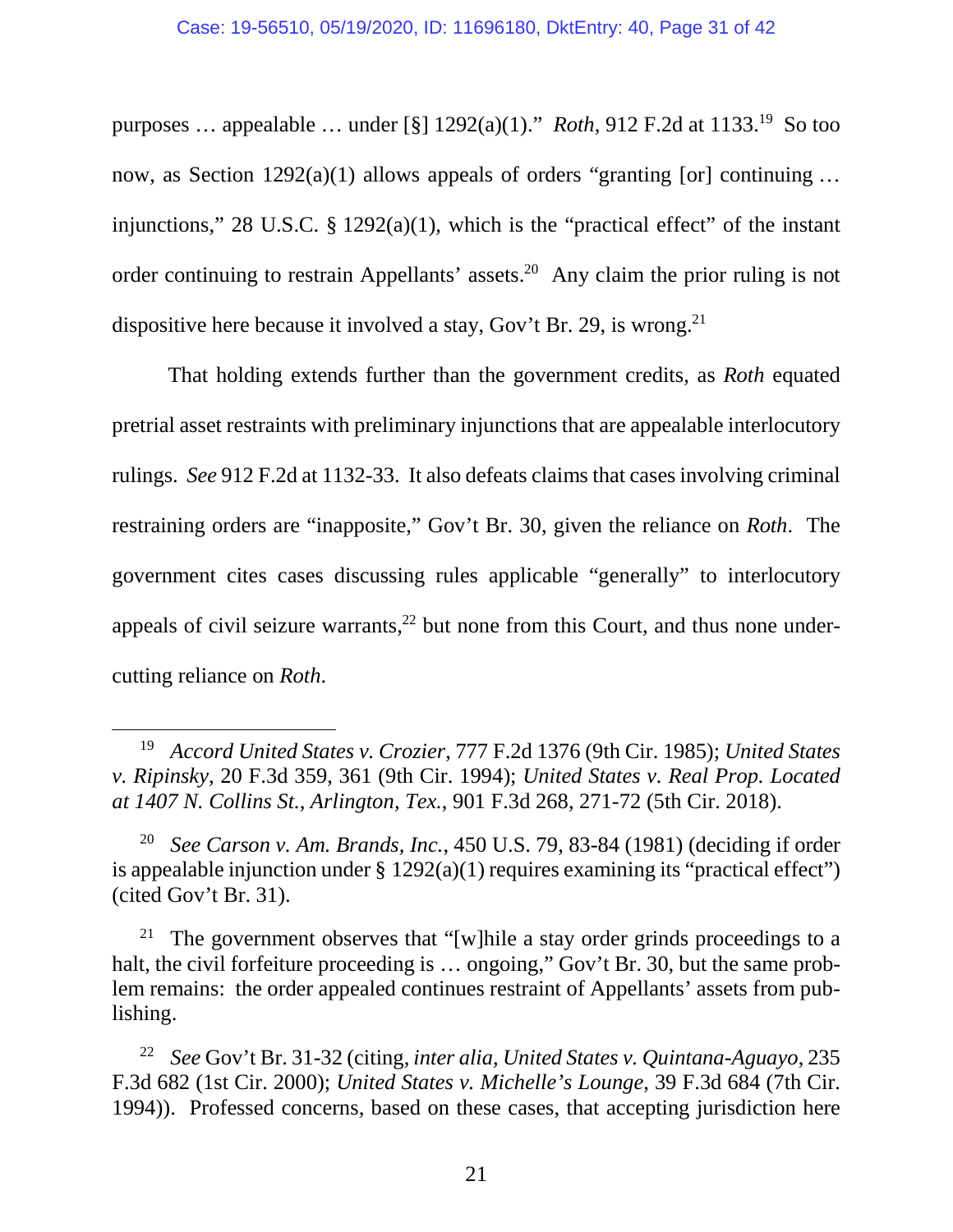As to other circuits that also found jurisdiction in civil forfeiture cases, the government merely labels one such case "unpersuasive," *id*. 32 n.5 (citing *1407 N. Collins*, 901 F.3d 268, *supra* note 19), but offers no reasoning and says nothing of other cases to the same effect. *See*, *e.g.*, *In re Assets of Martin*, 1 F.3d 1351, 1355 (3d Cir. 1993) (citing *Roth* and Fifth Circuit cases). Tellingly, *Jenkins*, the Fifth Circuit case cited as the government's sole supporting merits case, Gov't Br. 55, accepted jurisdiction under  $\S 1292(a)(1)$  for an interlocutory appeal in similar circumstances. 974 F.2d at 34. And the government notably admits "an interlocutory order [is] immediately appealable under  $\S 1292(a)(1)$ " for "irreparable harm that can be effectively challenged only by immediate appeal." Gov't Br. 30- 31 (citing *Carson*, 450 U.S. at 84).

The First Amendment violation here, which the order on appeal (and prior stay order) erroneously failed to curtail, began two years ago upon seizure of Appellants' assets and remains ongoing.<sup>23</sup> That harm cannot be remedied by continued seizure proceedings below or the Arizona criminal case. *E.g.*, Gov't Br. 34-35, 37, 40. Once those cases conclude, claims involving *pre-adjudication* seizure of assets

would mean "all civil seizures would be reviewable in the first instance," Gov't Br. 31, takes too broad a view, and is easily debunked. *See infra* 25.

<sup>&</sup>lt;sup>23</sup> That Appellants "are not claiming the seizure[s]  $\ldots$  effectuated a shutdown of any business," Gov't Br. 32, is thus irrelevant. *See supra* 16-18.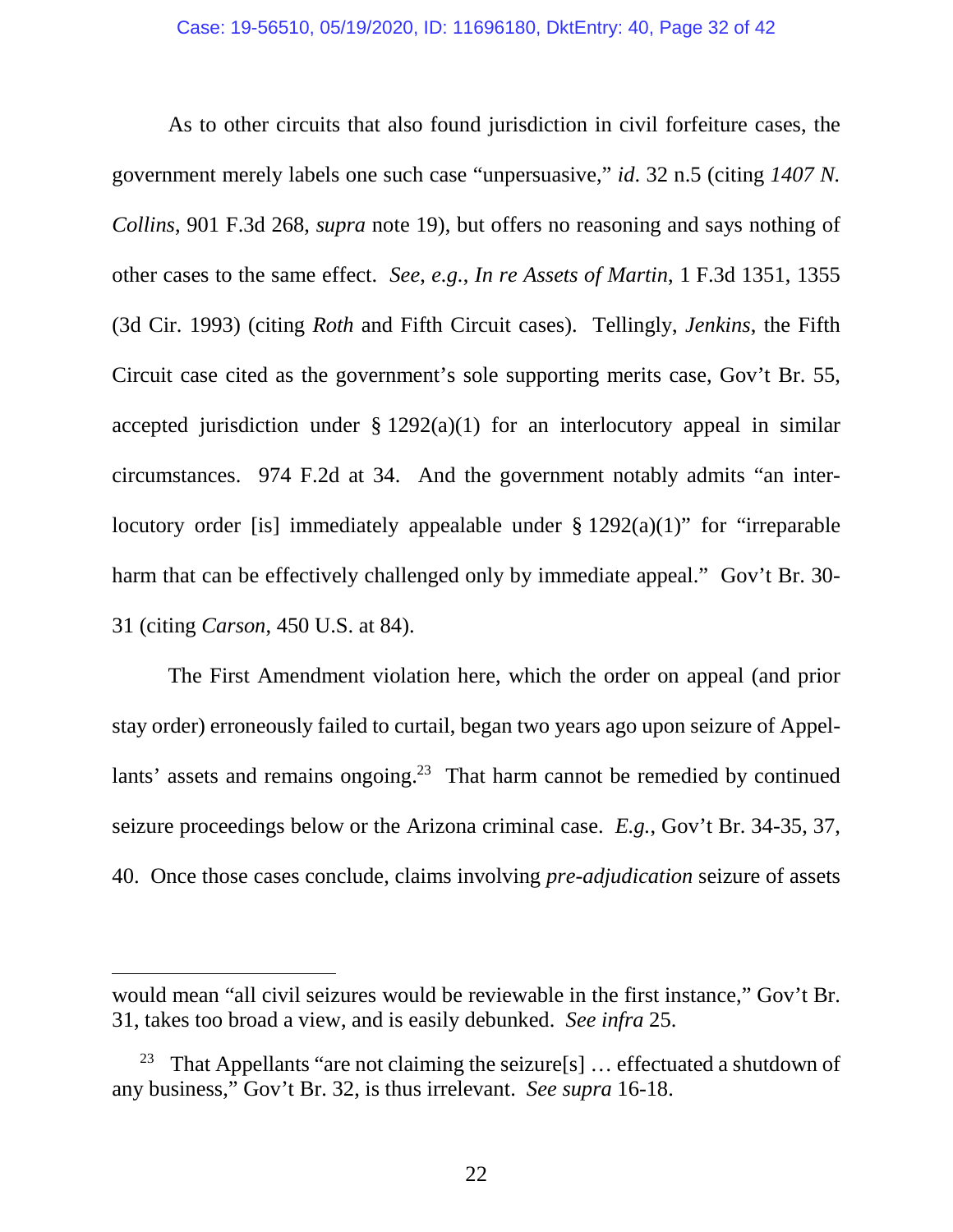will be moot—*postjudgment* review cannot remedy unconstitutional *pretrial* seizures.<sup>24</sup> Such denials of First Amendment rights necessarily impose irreparable injury and can only be remedied in the present appeal.

# **B. Denial of the Motion to Vacate the Seizures is an Immediately Appealable Collateral Order**

Appellate jurisdiction also lies because denying review of Appellants' constitutional harm leaves them "effectively out of court," *Davis v. Walker*, 745 F.3d 1303, 1308-10 (9th Cir. 2014), under *Moses H. Cone Memorial Hospital v. Mercury Construction Corp.*, 460 U.S. 1, 9 (1983) (construing 28 U.S.C. § 1291). Here, denial of review puts Appellants "out of court" because neither forfeiture proceedings nor the federal criminal case (or any other means the government offers) can remedy Appellants' constitutional injury. *See supra* 22-23 & note 24. When the First Amendment is implicated, immediate appeal of orders that irreparably deprive parties of constitutional rights is critical. *See Fort Wayne Books*, 489 U.S. at 56.

<sup>&</sup>lt;sup>24</sup> Nor can they be remedied by other means the government suggests. Gov't Br. 34-36, 37-40. By its own account, a motion under Criminal Rule 41(g) is no option. *Id.* 38-39. It also amounts to no more than further civil proceedings that, as shown, are no solution. Nor are "ancillary proceedings connected to Backpage and Ferrer's guilty pleas," as they would relate to third-party assets, not Appellants' own. *See id.* 4, 37. A *Monsanto* hearing, *see id*. 32-33, 35-36, would likewise be irrelevant as focusing on ability to pay counsel with untainted assets, *see*, *e.g.*, *United States v. McCray*, 113 F. App'x 770, 772 (9th Cir. 2004), not the constitutionality of assetrestraints.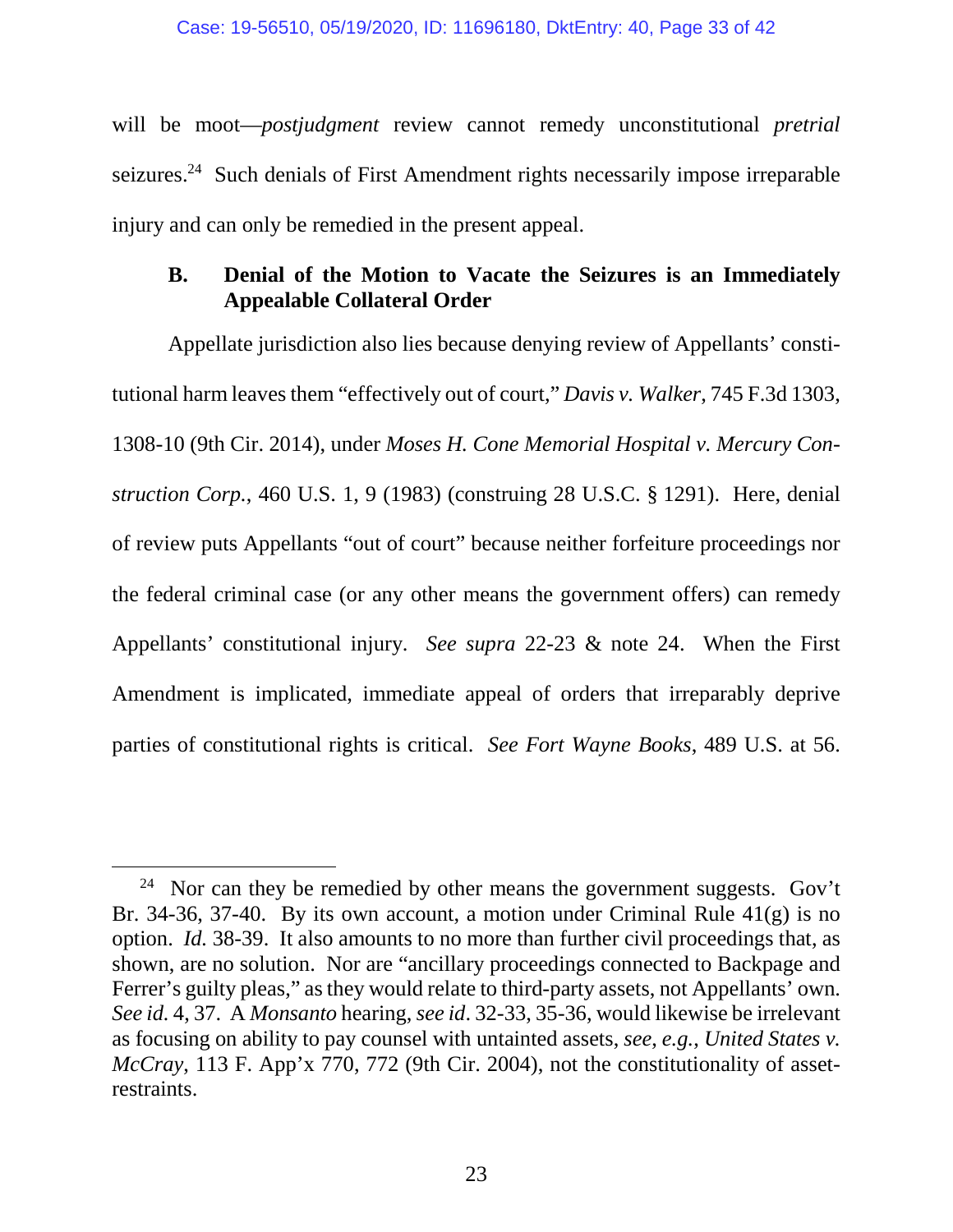*Accord Miami Herald Publ'g Co. v. Tornillo*, 418 U.S. 241, 246-47 & n.6 (1974); *United States v. P.H.E., Inc.*, 965 F.2d 848, 857 (10th Cir. 1992).

There is also appellate jurisdiction pursuant to the collateral order doctrine under *Cohen v. Beneficial Industrial Loan Corp.*, 337 U.S. 541 (1949), which held "§ 1291's reference to 'final decisions' includes … interlocutory orders that 'finally determine claims … separable from, and collateral to, [those] asserted in the action." *Davis*, 745 F.3d at 1308 (citing *Cohen*, 337 U.S. at 546). The doctrine plainly applies in First Amendment cases like this.<sup>25</sup> First, allowing continuation of seizures of publishing assets based on mere allegations of illegal speech conclusively determines the constitutional issue by rendering the violations a *fait accompli*. Second, the seizures' unconstitutionality is separate from whether, in fact, the speech is unprotected and can constitutionally be punished. Third, that issue is unreviewable if not appealed immediately. *See Davis*, 745 F.3d at 1309 (listing collateral order doctrine criteria).

The government claims Appellants do not raise "'questions completely separate from the merits'" of "forfeitability of the seized property (or guilt in the

<sup>25</sup> *See*, *e.g.*, *Nat'l Socialist Party of Am. v. Vill. of Skokie*, 432 U.S. 43, 44 (1977) (per curiam) (collateral order doctrine applies where failure to take jurisdiction would ignore "strict procedural safeguards" for free speech cases, "including immediate appellate review"); *P.H.E.*, 965 F.2d at 855, 856.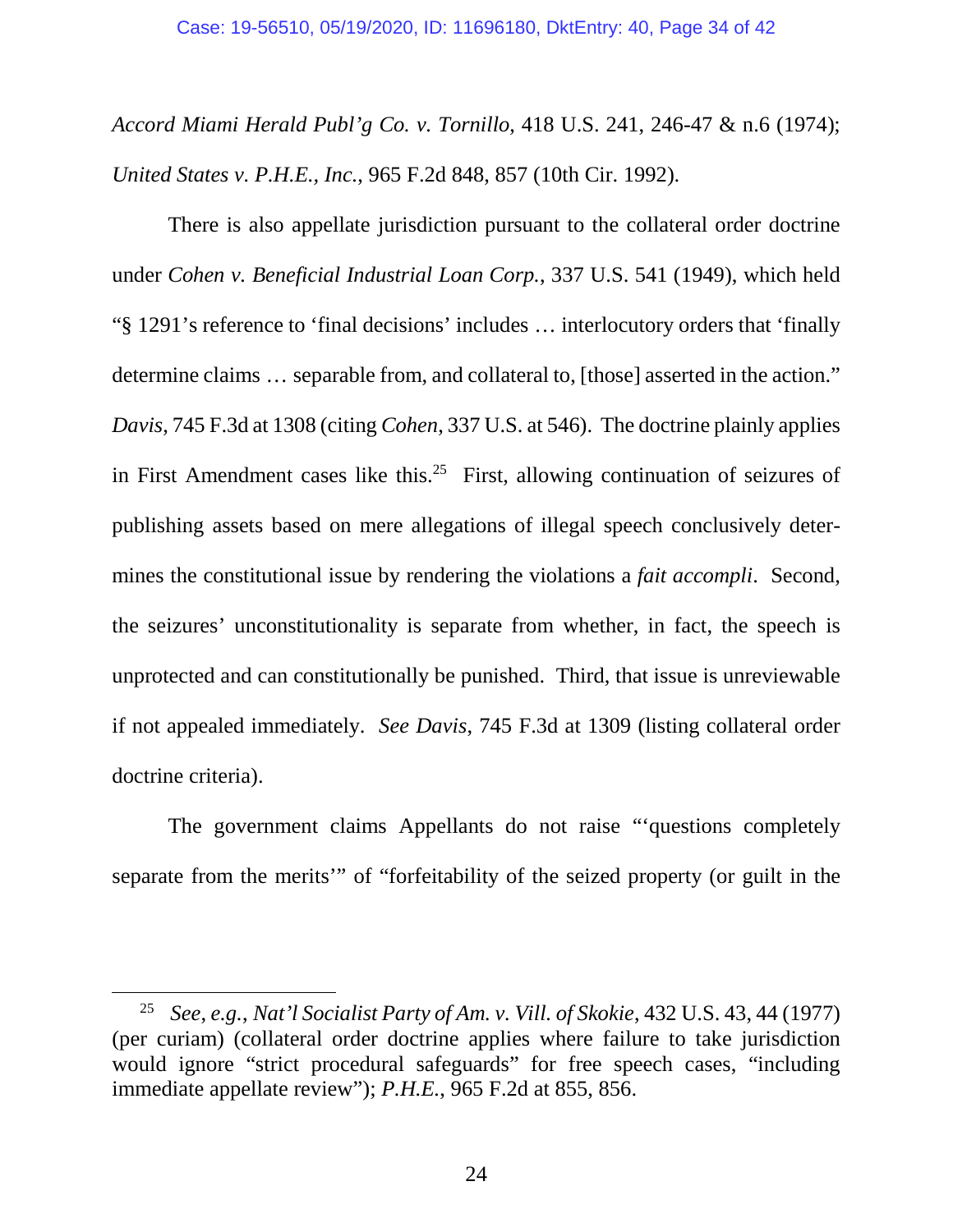criminal case)," Gov't Br. 28-29, but as shown, that misstates the issue (*i.e.*, constitutionality of seizing assets from publishing based on mere allegations speech was unlawful). *Supra*, § I.A. The "ultimate issues" of forfeitability or guilt will remain after this appeal, as the government can still obtain post-trial forfeitures if it proves in the criminal proceeding Appellants knowingly and with specific intent published illegal ads. The issues are not "inextricably intertwined." Gov't Br. 29, 31 (citing *Quintana-Aguayo*, 235 F.3d at 685).

The government incorrectly claims allowing this appeal would mean the "entire category" of "motions to return the property seized pursuant to a civil seizure warrant [become] immediately appealable." Gov't Br. 28 (quoting *Mohawk Indus., Inc. v. Carpenter*, 558 U.S. 100, 107 (2009)). Here, the "entire category" is not all civil seizures, but those that punish speech based on mere allegations, where First Amendment rights will be lost, "probably irreparably," if no appeal lies. *P.H.E.*, 965 F.2d at 855, 856.

### **C.** *DiBella v. United States* **Does Not Apply to This Case**

The government's primary attack on jurisdiction, based on *DiBella v. United States*, 369 U.S. 121 (1962), Gov't Br. 21-27, cannot prevail because it requires "treating" the challenge to the seizures' constitutionality as a motion under Criminal Rule 41(g). *See id*. 20 (citing ER5-15). Forfeitures under 18 U.S.C. § 981 are *civil* cases. The government never explains how Appellants' motion in a civil forfeiture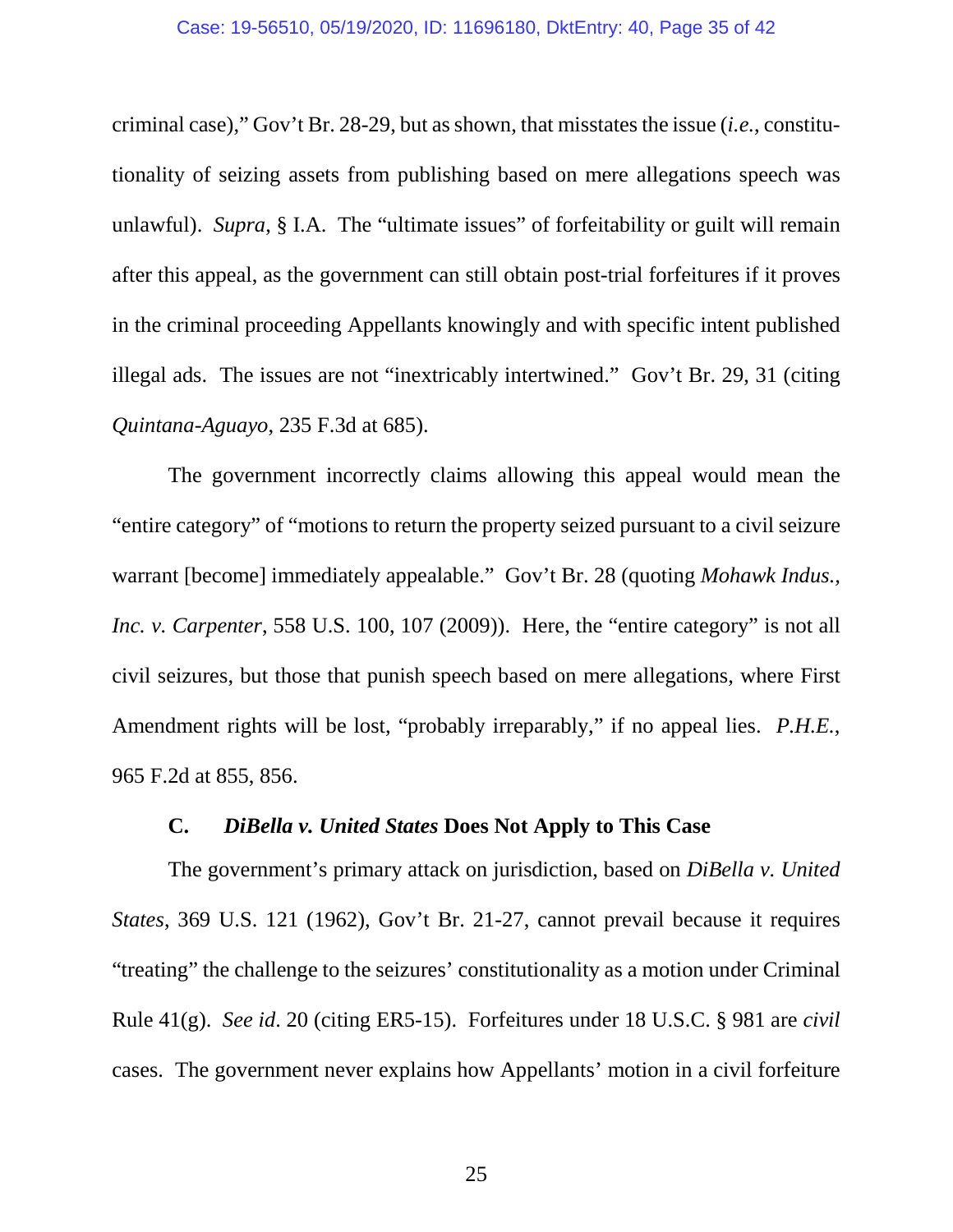#### Case: 19-56510, 05/19/2020, ID: 11696180, DktEntry: 40, Page 36 of 42

case can fall under a rule of criminal procedure. As this Court made clear, "Rule 54(b)(5) [now 1(a)(5)(b)] expressly provides that the Federal Rules of Criminal Procedure 'are not applicable to … civil forfeiture.'" *United States v. U.S. Currency \$83,310.78*, 851 F.2d 1231, 1233 (9th Cir. 1988). This Circuit and others have held orders restraining assets proper for appellate review.<sup>26</sup>

The claim that, under *DiBella*, "[t]he substance of the motion, not its form, controls," Gov't Br. 22-23 (quoting *Andersen v. United States*, 298 F.3d 804, 807 (9th Cir. 2002)), ignores how *DiBella*'s "substance" was quite different. There, the Supreme Court held orders on pre-indictment motions to suppress evidence are not independently appealable during *criminal* proceedings. Such rulings, the Court explained, "necessarily determine the conduct of the [forthcoming] trial and may vitally affect the result." *DiBella*, 369 U.S*.* at 127. It also noted, however, that, for property restraints (seizures), "immediate appeal has been allowed … as collateral," because it "will not 'affect or be affected by … the merits of the case,' when the practical effect … will be irreparable by any subsequent appeal." *Id*. at 126 (quoting *Cohen*, 337 U.S. at 546).

<sup>26</sup> *See United States v. Spilotro*, 680 F.2d 612, 615 (9th Cir. 1982); *accord United States v. Ferrantino*, 738 F.2d 109, 110-11 (6th Cir. 1983) (per curiam); *United States v. Lewis*, 759 F.2d 1316, 1327 n.4 (8th Cir. 1985); *United States v. Musson*, 802 F.2d 384, 385 (10th Cir. 1986).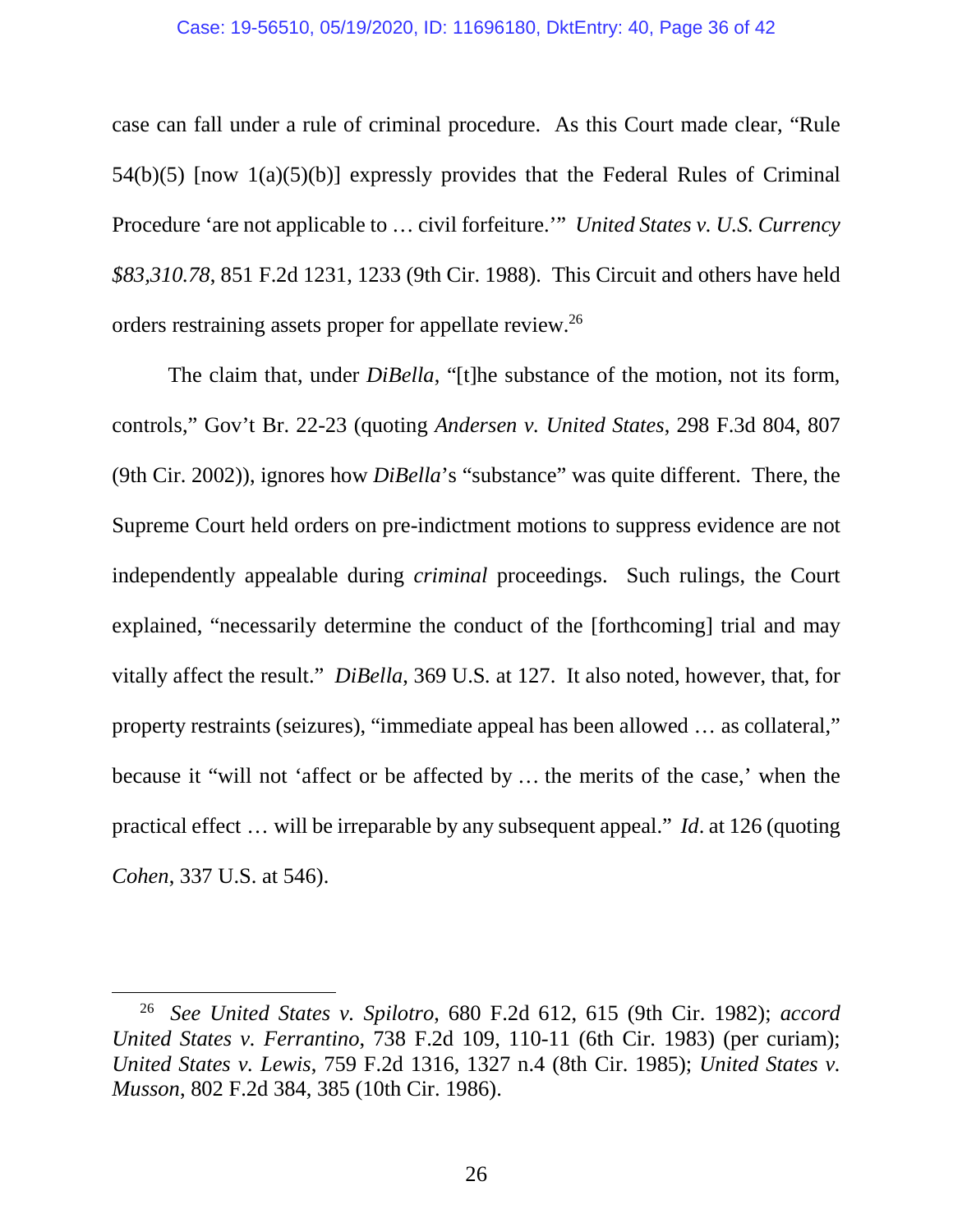## Case: 19-56510, 05/19/2020, ID: 11696180, DktEntry: 40, Page 37 of 42

It was in *that* context that the Court stated the rule the government invokes here: "Only if the motion is solely for return of property and is in no way tied to a criminal prosecution *in esse* … can the proceedings be regarded as independent." *Id*. at 131-32. *See* Gov't Br. 20-21. Courts have recognized that *DiBella* bars immediate appeal if a motion's essential character is to suppress evidence, but not if it seeks return of property. *E.g.*, *United States v. Premises Known as 608 Taylor Ave., Apartment 302, Pittsburgh, Pa.*, 584 F.2d 1297, 1300-01 (3d Cir. 1978).

The government's *DiBella* cases involve criminal suppression motions, not civil forfeitures. *See* Gov't Br. 22-25. *Andersen* involved return of business records seized via search warrant during a grand jury investigation, and enjoining their use and further seizures. 298 F.3d at 806, 808. This Court held *DiBella* precluded appeal as that relief would interfere with the criminal investigation, and did not merely involve returning property. *Id.* at 808.<sup>27</sup> In *Bridges v. United States*, 237 F.3d 1039 (9th Cir. 2001), where the investigation's target moved for return of records seized

<sup>27</sup> The government emphasizes that the *Anderson* plaintiffs invoked the First Amendment, *see* Gov't Br. 22-24, but *Andersen* still involved suppressing evidence and further seizures, where the court could address such constitutional concerns at trial. *See* 298 F.3d at 808-09. Here, Appellants' assets are not evidence in a criminal proceeding, *see* Gov't Br. 2, and delaying a ruling denies them a constitutional remedy. *See supra* 22-23.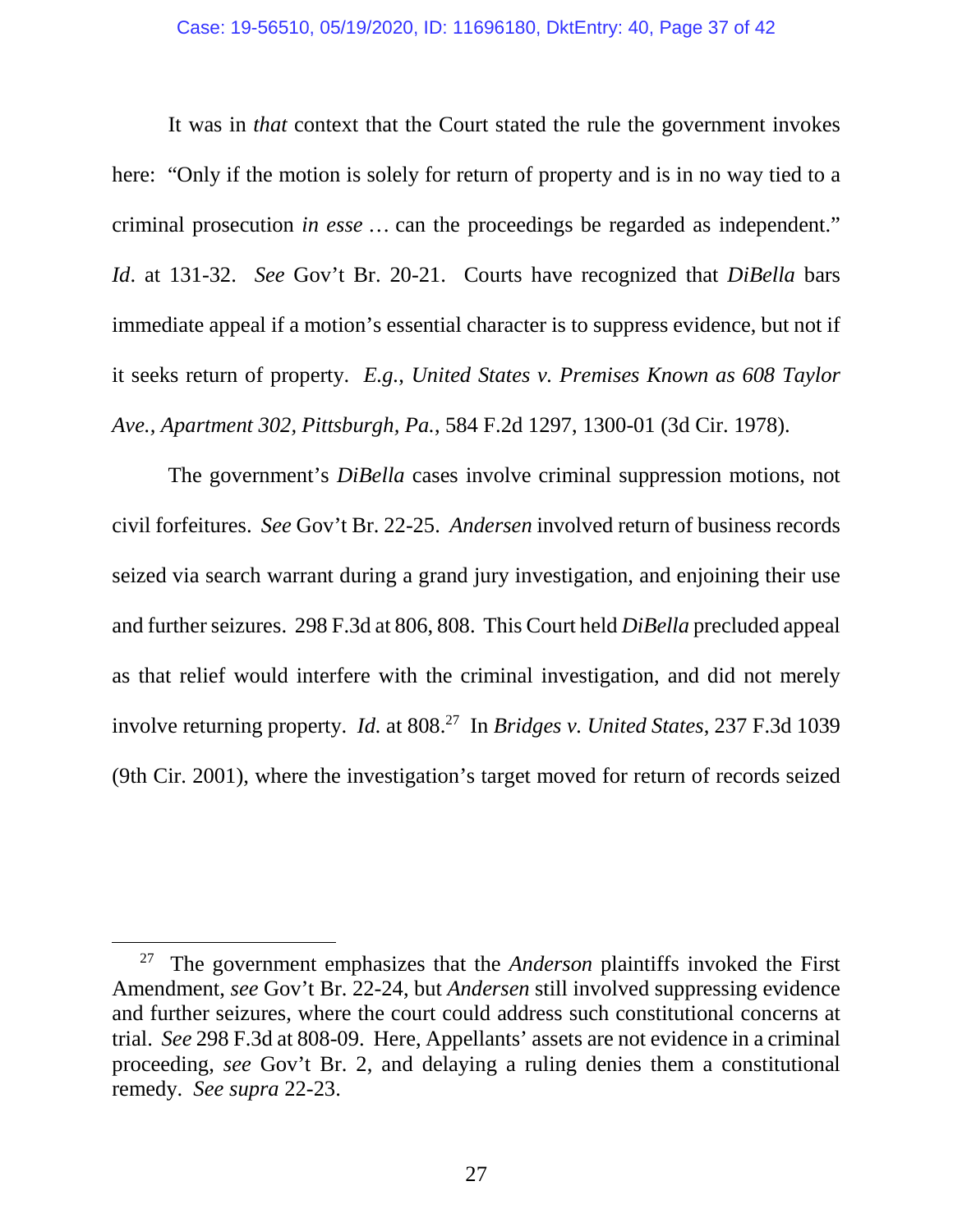before the target was indicted, the Court applied *DiBella* because the motion affected the admissibility of evidence that "will be part of a  $\ldots$  prosecution." *Id.* at 1041.<sup>28</sup>

It is simply wrong to claim *this* appeal will affect Appellants' prosecution because it raises "First Amendment grounds similar" to those in "the Arizona criminal proceeding," or that they seek to "disrupt" it, Gov't Br. 27-28—this appeal poses no such threat, factually or legally. Unlike *DiBella*, *Andersen*, *et al.*, the (purely legal) issue here is whether the government may assume guilt and seize assets from publishing based on probable cause. This is central to the constitutional issue presented, where delay deprives Appellants any meaningful protection of their rights. *See Spilotro*, 680 F.2d at 615; *P.H.E.*, 965 F.2d at 857. Reaffirming the rule from *Fort Wayne Books* and *Adult Video Association* that probable cause cannot justify pre-trial asset seizures will not impede the Arizona prosecution. Both this Court and the Supreme Court have held different constitutional rules govern pre-conviction seizures and post-conviction forfeitures. *Id. See also Alexander v. United States*, 509 U.S. 544, 552 (1993).

<sup>28</sup> *United States v. Storage Spaces Designated Nos. 8 & 49*, 777 F.2d 1363 (9th Cir. 1985) (cited Gov't Br. 24), like *DiBella*, involved only suppression and return of property that was evidence of crime. *In re Sealed Case*, 716 F.3d 603 (D.C. Cir. 2013) (cited Gov't Br. 26-27), is to like effect, even if the movant sought only return of property and not suppression, as that distinction did not affect the analysis. *See id*. at 607.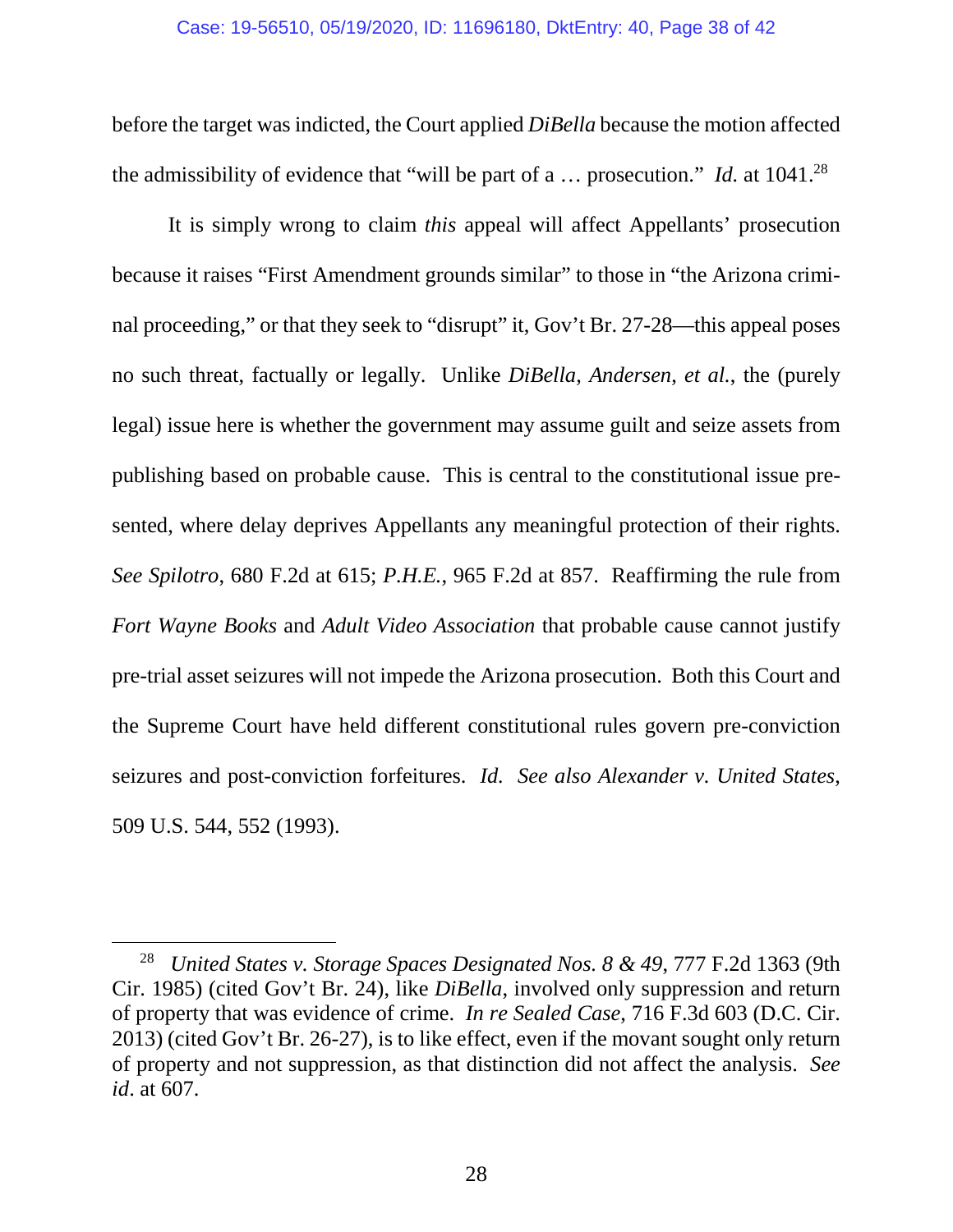Arguments based on *DiBella* are further belied by precedents of this Court and other Circuits. In *Spilotro*, this Court exercised jurisdiction over a due process challenge to an order restraining assets based on allegations of forfeitability under RICO, because it was distinct from the prosecution, even if "not entirely separable." 680 F.2d at 615. It held that "whether the statute and the Constitution permit such an order … at this [pretrial] stage" or "what kind of evidentiary burden the Government must meet" would "not be answered by … the pending criminal trial." *Id.* at 615. *See also id*. (permitting pretrial asset restraints could "cause … rights to be irreparably lost" if review had to await criminal proceedings) (citing and discussing *Crozier*, 674 F.2d at 1297).<sup>29</sup> The government never addresses *Spilotro*, and its only response to *Roth* and *Ripinsky* is that the decision here was not expressly styled as "a 'restraining order or injunction,'" Gov't Br. 30 (quoting 21 U.S.C. § 853(e)(1)), which, as the Court's precedents cited here reflect, is of no moment where important rights are irremediably at stake. *See Ripinsky*, 20 F.3d 359 (rejecting government challenge to *Spilotro*); *Roth*, 912 F.2d 1131. *See also* cases cited note 19, *supra*.

<sup>&</sup>lt;sup>29</sup> Other circuits have similarly held constitutional challenges are immediately appealable, notwithstanding *DiBella*. *See, e.g.*, *Lewis*, 759 F.2d at 1327 n.4 (citing Sixth and Ninth Circuit precedent); *Ferrantino*, 738 F.2d at 110; *Musson*, 802 F.2d at 385.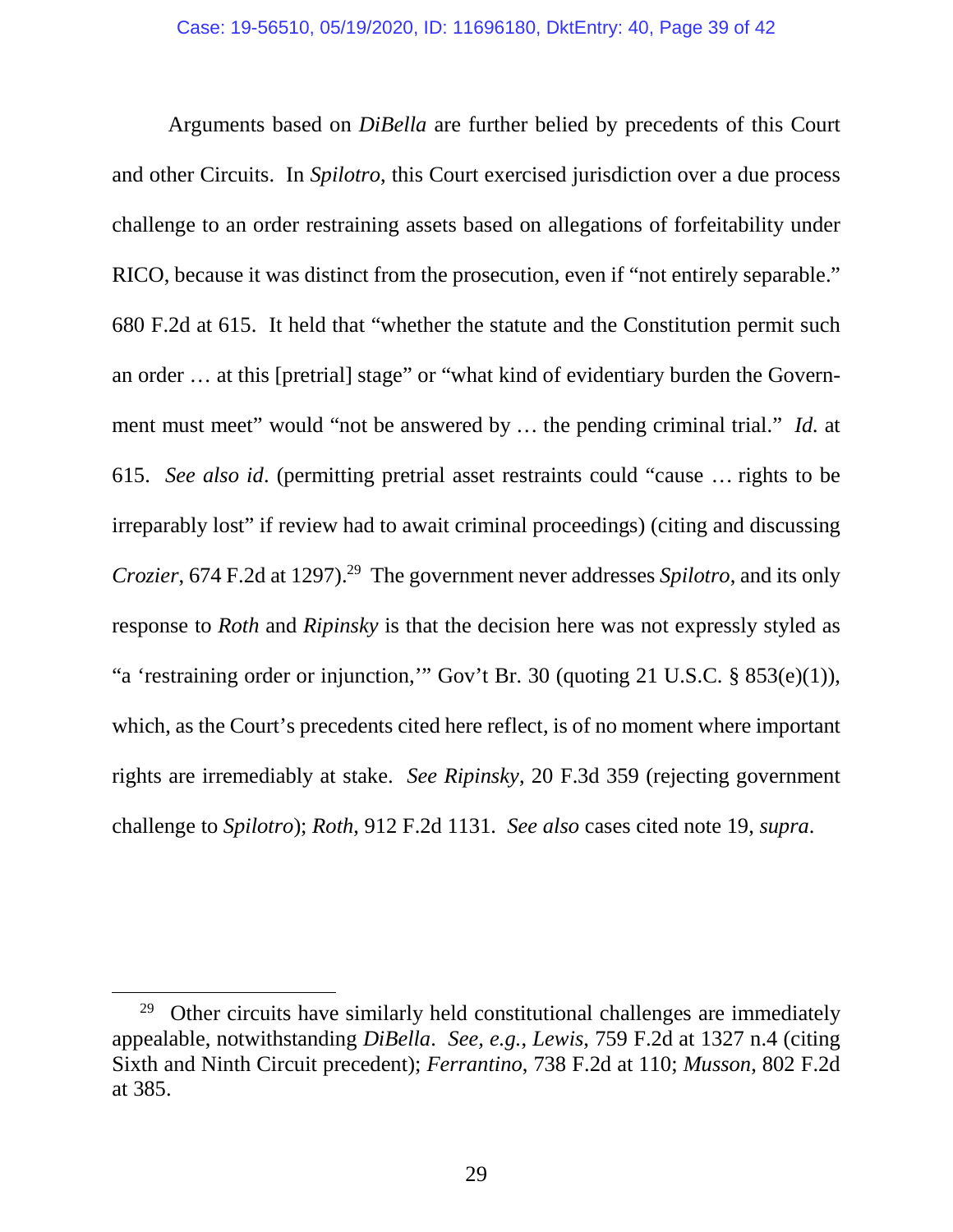# **CONCLUSION**

Appellants respectfully urge this Court to reverse the District Court's order denying Appellants' Motion to Vacate, and order the seizures vacated to prevent further deprivation of their constitutional rights.

RESPECTFULLY SUBMITTED this 19th day of May, 2020.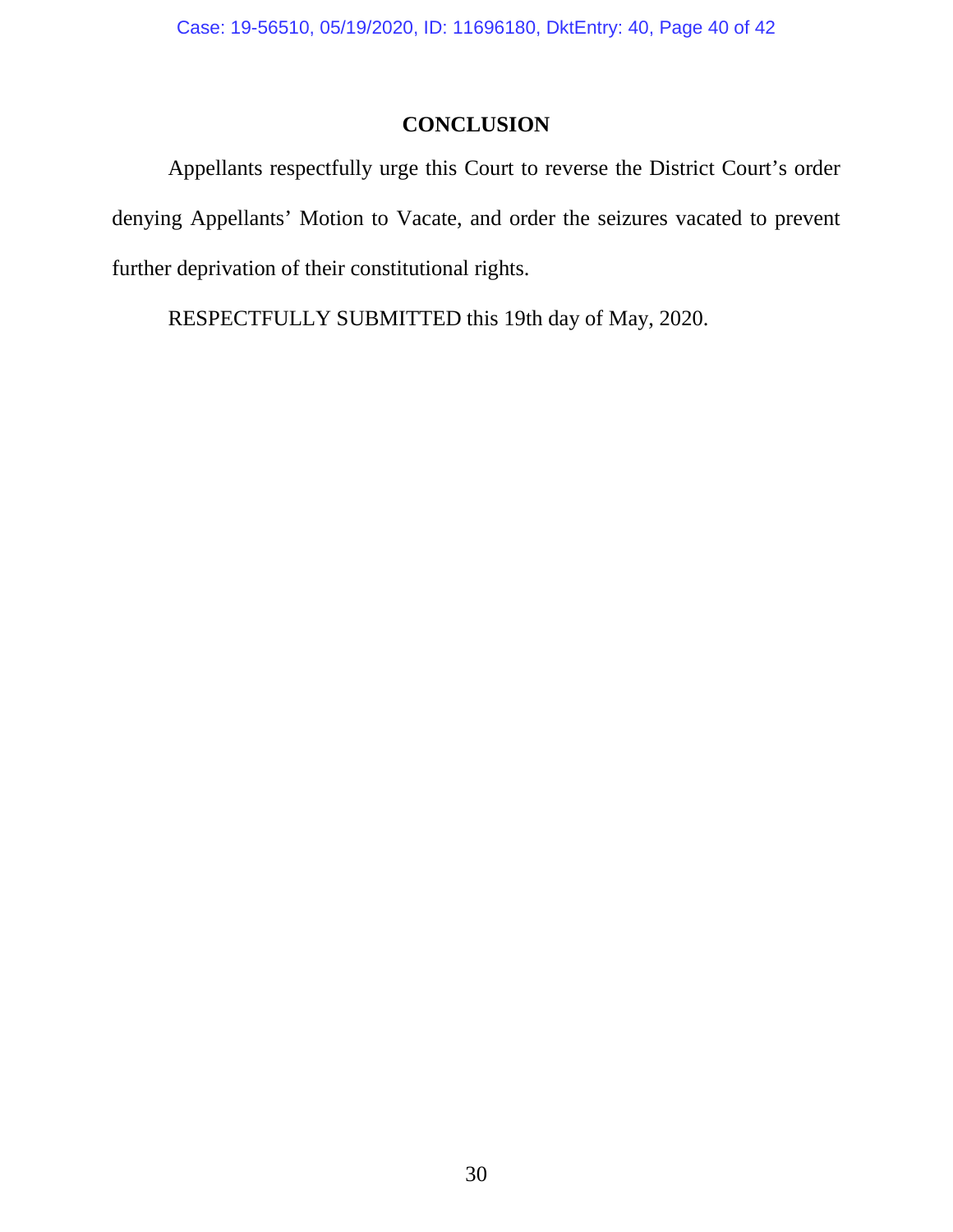James C. Grant DAVIS WRIGHT TREMAINE LLP 920 Fifth Avenue, Suite 3300 Seattle, WA 98104 Telephone: (206) 622-3150 Facsimile: (206) 757-7700 Email: jamesgrant@dwt.com

Thomas H. Bienert, Jr. Whitney Z. Bernstein BIENERT KATZMAN PC 903 Calle Amanecer Suite 350 San Clemente, CA 92673 Telephone: (949) 369-3700 Facsimile: (949) 369-3701 Email: tbienert@bienertkatzman.com wbernstein@bienertkatzman.com

Bruce Feder FEDER LAW OFFICE, P.A. 2930 E. Camelback Road Suite 160 Phoenix, AZ 85016 Direct: (602) 257-0135 Email: bf@federlawpa.com

Robert Corn-Revere Ronald G. London DAVIS WRIGHT TREMAINE LLP 1919 Pennsylvania Ave., NW, Suite 800 Washington, DC 20006 Telephone: (202) 973-4200 Facsimile: (202) 973-4499 Email: bobcornrevere@dwt.com ronaldlondon@dwt.com

Paul John Cambria, Jr. Erin McCampbell Paris LIPSITZ GREEN SCIME CAMBRIA LLP 42 Delaware Avenue Suite 300 Buffalo, NY 14202-3857 Telephone: (716) 849-1333 Email: pcambria@lglaw.com eparis@lglaw.com

Gary S. Lincenberg Ariel A. Neuman BIRD, MARELLA, BOXER, WOLPERT, NESSIM, DROOKS, LINCENBERG & RHOW P.C. Suite 2300 1875 Century Park East Los Angeles, CA 90067-2561 Telephone: (310) 201-2100 Email: glincenberg@birdmarella.com aneuman@birdmarella.com